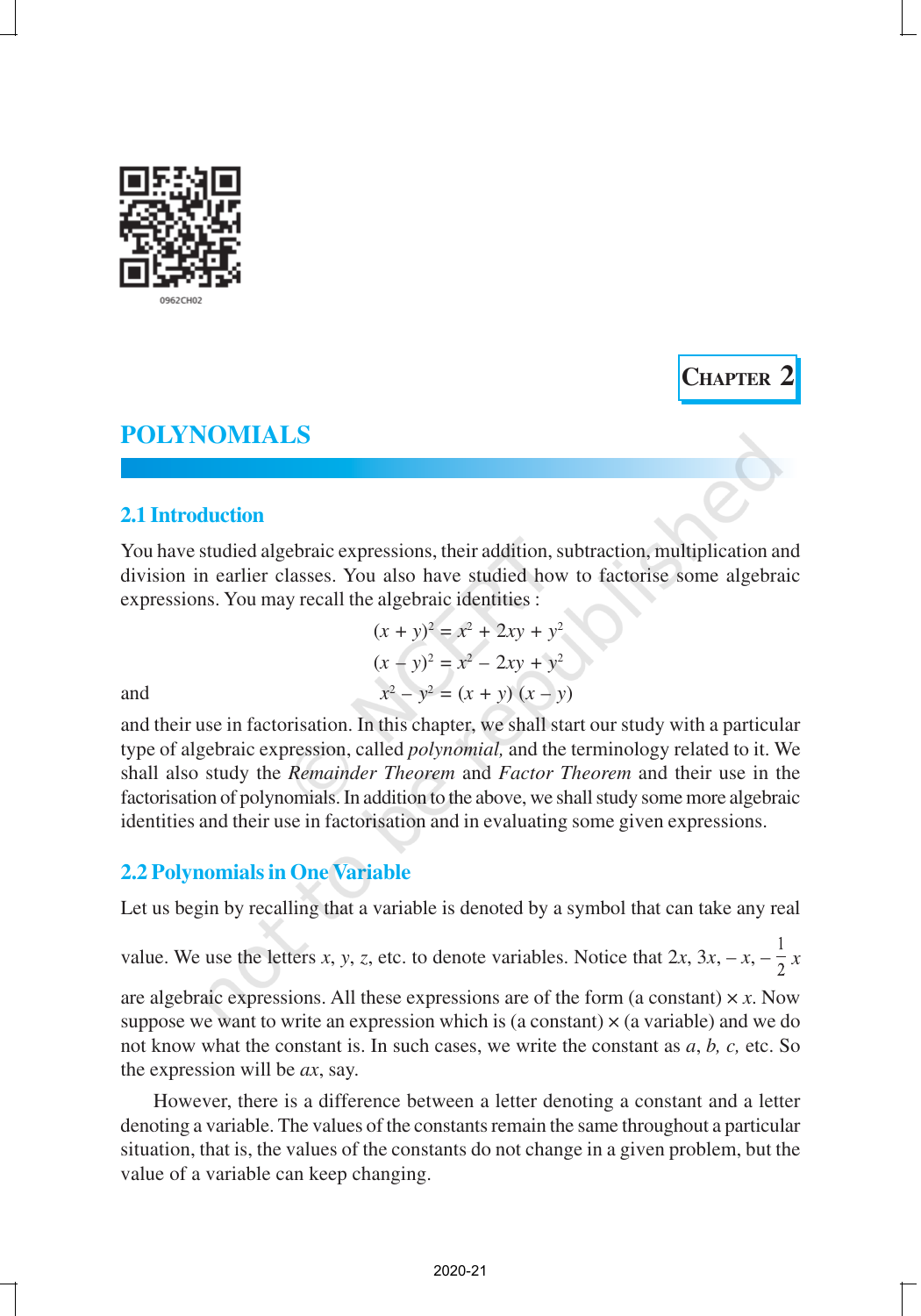Now, consider a square of side 3 units (see Fig. 2.1). What is its perimeter? You know that the perimeter of a square is the sum of the lengths of its four sides. Here, each side is 3 units. So, its perimeter is  $4 \times 3$ , i.e., 12 units. What will be the perimeter if each side of the square is 10 units? The perimeter is 4 × 10, i.e., 40 units. In case the length of each side is *x* units (see Fig. 2.2), the perimeter is given by 4*x* units. So, as the length of the side varies, the perimeter varies.

Can you find the area of the square PQRS? It is  $x \times x = x^2$  square units.  $x^2$  is an algebraic expression. You are also familiar with other algebraic expressions like  $2x, x^2 + 2x, x^3 - x^2 + 4x + 7$ . Note that, all the algebraic expressions we have considered so far have only whole numbers as the exponents of the variable. Expressions of this form are called *polynomials in one variable*. In the examples above, the variable is *x*. For instance,  $x^3 - x^2 + 4x + 7$  is a polynomial in *x*. Similarly,  $3y^2 + 5y$  is a polynomial in the variable *y* and  $t^2 + 4$  is a polynomial in the variable *t*.





In the polynomial  $x^2 + 2x$ , the expressions  $x^2$  and  $2x$  are called the **terms** of the polynomial. Similarly, the polynomial  $3y^2 + 5y + 7$  has three terms, namely,  $3y^2$ , 5*y* and 7. Can you write the terms of the polynomial  $-x^3 + 4x^2 + 7x - 2$ ? This polynomial has 4 terms, namely,  $-x^3$ ,  $4x^2$ ,  $7x$  and  $-2$ .

Each term of a polynomial has a **coefficient**. So, in  $-x^3 + 4x^2 + 7x - 2$ , the coefficient of  $x^3$  is  $-1$ , the coefficient of  $x^2$  is 4, the coefficient of x is 7 and  $-2$  is the coefficient of  $x^0$  (Remember,  $x^0 = 1$ ). Do you know the coefficient of x in  $x^2 - x + 7$ ? It is  $-1$ .

2 is also a polynomial. In fact, 2, –5, 7, etc. are examples of *constant polynomials*. The constant polynomial 0 is called the **zero polynomial**. This plays a very important role in the collection of all polynomials, as you will see in the higher classes.

Now, consider algebraic expressions such as  $x + \frac{1}{x}$ ,  $\sqrt{x} + 3$  and  $\sqrt[3]{y} + y^2$ .  $\frac{1}{x}$ ,  $\sqrt{x}$  + 3 and  $\sqrt[3]{y}$  +  $y^2$ . Do you know that you can write  $x +$ 1  $\frac{1}{x} = x + x^{-1}$ ? Here, the exponent of the second term, i.e.,

 $x<sup>-1</sup>$  is  $-1$ , which is not a whole number. So, this algebraic expression is not a polynomial.

Again,  $\sqrt{x} + 3$  can be written as 1  $x^2 + 3$ . Here the exponent of *x* is 1  $\frac{1}{2}$ , which is not a whole number. So, is  $\sqrt{x} + 3$  a polynomial? No, it is not. What about  $\sqrt[3]{y}$  +  $y^2$ ? It is also not a polynomial (Why?).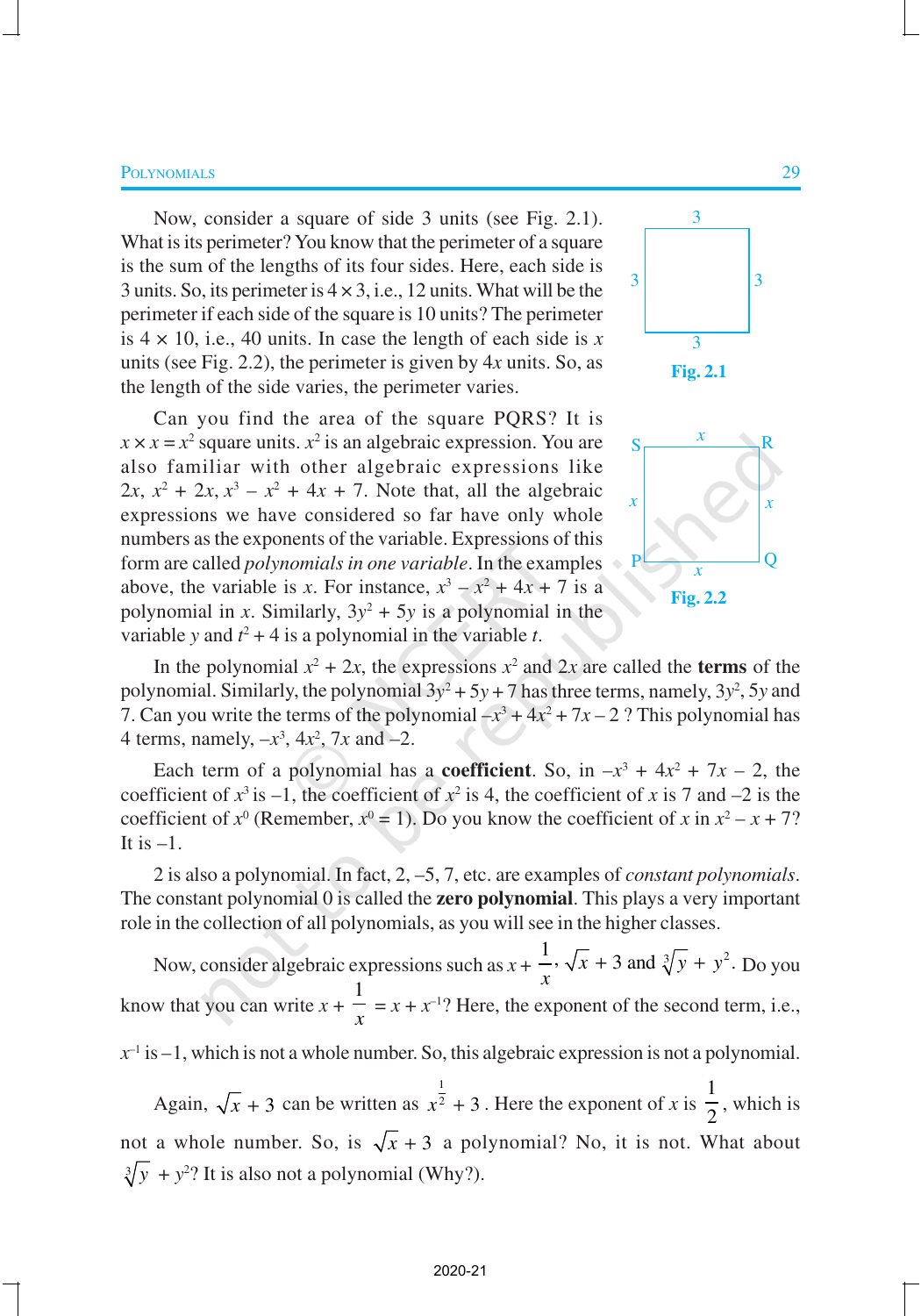If the variable in a polynomial is *x*, we may denote the polynomial by  $p(x)$ , or  $q(x)$ , or  $r(x)$ , etc. So, for example, we may write :

$$
p(x) = 2x^{2} + 5x - 3
$$
  
\n
$$
q(x) = x^{3} - 1
$$
  
\n
$$
r(y) = y^{3} + y + 1
$$
  
\n
$$
s(u) = 2 - u - u^{2} + 6u^{5}
$$

A polynomial can have any (finite) number of terms. For instance,  $x^{150} + x^{149} + ...$  $+x^2 + x + 1$  is a polynomial with 151 terms.

Consider the polynomials  $2x$ ,  $2$ ,  $5x^3$ ,  $-5x^2$ ,  $y$  and  $u^4$ . Do you see that each of these polynomials has only one term? Polynomials having only one term are called *monomials* ('mono' means 'one').

Now observe each of the following polynomials:

$$
p(x) = x + 1,
$$
  $q(x) = x^2 - x,$   $r(y) = y^9 + 1,$   $t(u) = u^{15} - u^2$ 

How many terms are there in each of these? Each of these polynomials has only two terms. Polynomials having only two terms are called *binomials* ('bi' means 'two').

Similarly, polynomials having only three terms are called *trinomials* ('tri' means 'three'). Some examples of trinomials are

$$
p(x) = x + x2 + \pi,
$$
  
\n
$$
r(u) = u + u2 - 2,
$$
  
\n
$$
q(x) = \sqrt{2} + x - x2,
$$
  
\n
$$
t(y) = y4 + y + 5.
$$

Now, look at the polynomial  $p(x) = 3x^7 - 4x^6 + x + 9$ . What is the term with the highest power of  $x$  ? It is  $3x^7$ . The exponent of  $x$  in this term is 7. Similarly, in the polynomial  $q(y) = 5y^6 - 4y^2 - 6$ , the term with the highest power of *y* is  $5y^6$  and the exponent of *y* in this term is 6. We call the highest power of the variable in a polynomial as the *degree of the polynomial*. So, the degree of the polynomial  $3x^7 - 4x^6 + x + 9$ is 7 and the degree of the polynomial  $5y^6 - 4y^2 - 6$  is 6. **The degree of a non-zero constant polynomial is zero**.

**Example 1 :** Find the degree of each of the polynomials given below:

(i) 
$$
x^5 - x^4 + 3
$$
 (ii)  $2 - y^2 - y^3 + 2y^8$  (iii) 2

**Solution :** (i) The highest power of the variable is 5. So, the degree of the polynomial is 5.

- (ii) The highest power of the variable is 8. So, the degree of the polynomial is 8.
- (iii) The only term here is 2 which can be written as  $2x^0$ . So the exponent of *x* is 0. Therefore, the degree of the polynomial is 0.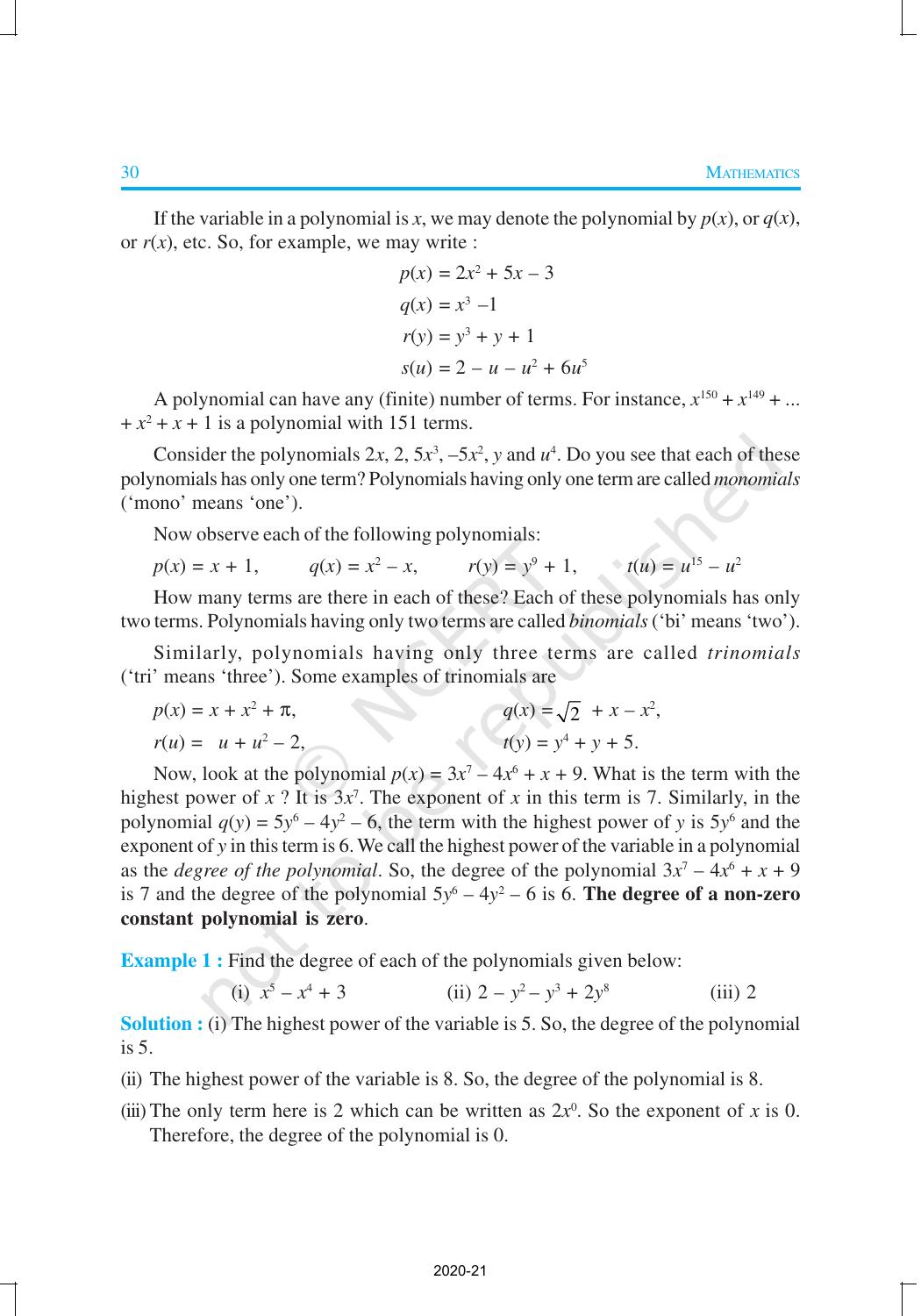Now observe the polynomials  $p(x) = 4x + 5$ ,  $q(y) = 2y$ ,  $r(t) = t + \sqrt{2}$  and  $s(u) = 3 - u$ . Do you see anything common among all of them? The degree of each of these polynomials is one. A polynomial of degree one is called a *linear polynomial*. Some more linear polynomials in one variable are  $2x - 1$ ,  $\sqrt{2}y + 1$ ,  $2 - u$ . Now, try and find a linear polynomial in *x* with 3 terms? You would not be able to find it because a linear polynomial in *x* can have at most two terms. So, any linear polynomial in *x* will be of the form  $ax + b$ , where *a* and *b* are constants and  $a \neq 0$  (why?). Similarly, *ay* + *b* is a linear polynomial in *y*.

Now consider the polynomials :

$$
2x^2 + 5
$$
,  $5x^2 + 3x + \pi$ ,  $x^2$  and  $x^2 + \frac{2}{5}x$ 

Do you agree that they are all of degree two? A polynomial of degree two is called a *quadratic polynomial*. Some examples of a quadratic polynomial are  $5 - y^2$ ,  $4y + 5y^2$  and  $6 - y - y^2$ . Can you write a quadratic polynomial in one variable with four different terms? You will find that a quadratic polynomial in one variable will have at most 3 terms. If you list a few more quadratic polynomials, you will find that any quadratic polynomial in *x* is of the form  $ax^2 + bx + c$ , where  $a \neq 0$  and *a*, *b*, *c* are constants. Similarly, quadratic polynomial in *y* will be of the form  $ay^2 + by + c$ , provided  $a \neq 0$  and *a*, *b*, *c* are constants.

We call a polynomial of degree three a *cubic polynomial*. Some examples of a cubic polynomial in *x* are  $4x^3$ ,  $2x^3 + 1$ ,  $5x^3 + x^2$ ,  $6x^3 - x$ ,  $6 - x^3$ ,  $2x^3 + 4x^2 + 6x + 7$ . How many terms do you think a cubic polynomial in one variable can have? It can have at most 4 terms. These may be written in the form  $ax^3 + bx^2 + cx + d$ , where  $a \neq 0$  and *a*, *b*, *c* and *d* are constants.

Now, that you have seen what a polynomial of degree 1, degree 2, or degree 3 looks like, can you write down a polynomial in one variable of degree *n* for any natural number *n*? A polynomial in one variable *x* of degree *n* is an expression of the form

 $a_n x^n + a_{n-1} x^{n-1} + \ldots + a_1 x + a_0$ 

where  $a_0$ ,  $a_1$ ,  $a_2$ , ...,  $a_n$  are constants and  $a_n \neq 0$ .

In particular, if  $a_0 = a_1 = a_2 = a_3 = \ldots = a_n = 0$  (all the constants are zero), we get the **zero polynomial**, which is denoted by 0. What is the degree of the zero polynomial? The degree of the zero polynomial is *not defined*.

So far we have dealt with polynomials in one variable only. We can also have polynomials in more than one variable. For example,  $x^2 + y^2 + xyz$  (where variables are *x*, *y* and *z*) is a polynomial in three variables. Similarly  $p^2 + q^{10} + r$  (where the variables are p, q and r),  $u^3 + v^2$  (where the variables are u and v) are polynomials in three and two variables, respectively. You will be studying such polynomials in detail later.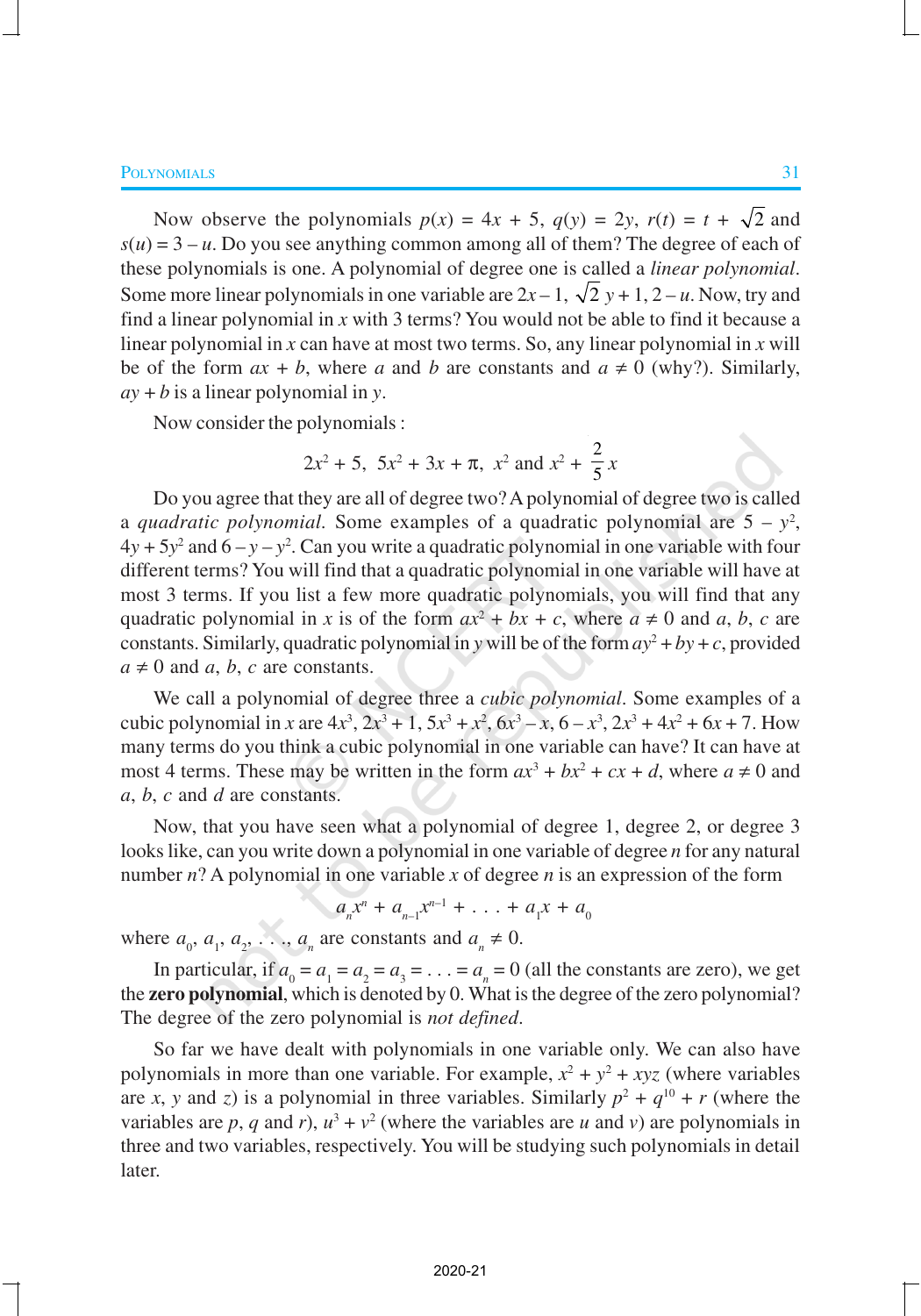# **EXERCISE 2.1**

- **1.** Which of the following expressions are polynomials in one variable and which are not? State reasons for your answer.
	- (i)  $4x^2$  $-3x+7$  (ii)  $y^2 + \sqrt{2}$  (iii)  $3\sqrt{t} + t\sqrt{2}$  (iv)  $y + \frac{2}{y}$ *y*
	- (v)  $x^{10} + y^3 + t^{50}$
- 2. Write the coefficients of  $x^2$  in each of the following:

(i) 
$$
2 + x^2 + x
$$
 (ii)  $2 - x^2 + x^3$  (iii)  $\frac{\pi}{2}x^2 + x$  (iv)  $\sqrt{2}x - 1$ 

- **3.** Give one example each of a binomial of degree 35, and of a monomial of degree 100.
- **4.** Write the degree of each of the following polynomials:
	- (i)  $5x^3 + 4x^2$ + 7*x* (ii)  $4 - y^2$ (iii)  $5t - \sqrt{7}$  (iv) 3
- **5.** Classify the following as linear, quadratic and cubic polynomials:
	- $(i)$   $x^2$ + *x* (ii)  $x - x^3$ (iii)  $y + y^2$  $(iv) 1 + x$  $(v) 3t$ (vi)  $r^2$ (vii) 7*x* 3

# **2.3 Zeroes of a Polynomial**

Consider the polynomial  $p(x) = 5x^3 - 2x^2 + 3x - 2$ . If we replace *x* by 1 everywhere in  $p(x)$ , we get  $p(1) = 5 \times (1)^3 - 2 \times (1)^2 + 3 \times (1) - 2$ 

$$
= 5 - 2 + 3 - 2
$$
  
= 4

So, we say that the value of  $p(x)$  at  $x = 1$  is 4.

Similarly,  $p(0) = 5(0)^3 - 2(0)^2 + 3(0) - 2$ 

$$
\bigcirc = -2
$$

Can you find  $p(-1)$ ?

**Example 2:** Find the value of each of the following polynomials at the indicated value of variables:

- (i)  $p(x) = 5x^2 3x + 7$  at  $x = 1$ .
- (ii)  $q(y) = 3y^3 4y + \sqrt{11}$  at  $y = 2$ .
- (iii)  $p(t) = 4t^4 + 5t^3 t^2 + 6$  at  $t = a$ .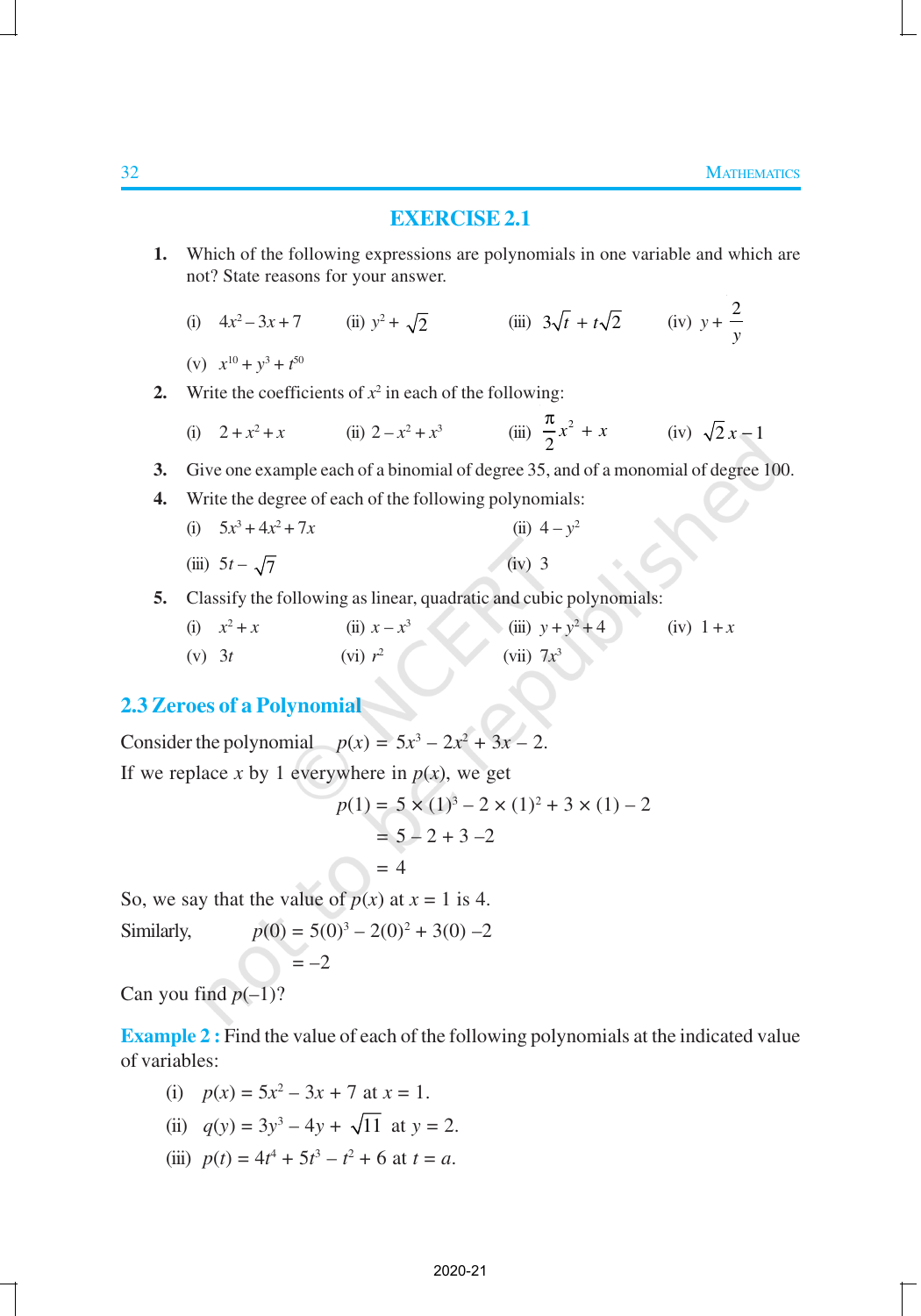The value of the polynomial  $p(x)$  at  $x = 1$  is given by

$$
p(1) = 5(1)^{2} - 3(1) + 7
$$
  
= 5 - 3 + 7 = 9

(ii)  $q(y) = 3y^3 - 4y + \sqrt{11}$ 

**Solution :** (i)  $p(x) = 5x^2 - 3x + 7$ 

The value of the polynomial  $q(y)$  at  $y = 2$  is given by

$$
q(2) = 3(2)^3 - 4(2) + \sqrt{11} = 24 - 8 + \sqrt{11} = 16 + \sqrt{11}
$$

(iii) 
$$
p(t) = 4t^4 + 5t^3 - t^2 + 6
$$

The value of the polynomial  $p(t)$  at  $t = a$  is given by

$$
p(a) = 4a^4 + 5a^3 - a^2 + 6
$$

Now, consider the polynomial  $p(x) = x - 1$ .

What is  $p(1)$ ? Note that :  $p(1) = 1 - 1 = 0$ .

As  $p(1) = 0$ , we say that 1 is a *zero* of the polynomial  $p(x)$ .

Similarly, you can check that 2 is a *zero* of  $q(x)$ , where  $q(x) = x - 2$ .

In general, we say that a *zero* of a polynomial  $p(x)$  is a number *c* such that  $p(c) = 0$ .

You must have observed that the zero of the polynomial  $x - 1$  is obtained by equating it to 0, i.e.,  $x - 1 = 0$ , which gives  $x = 1$ . We say  $p(x) = 0$  is a polynomial equation and 1 is the *root of the polynomial* equation  $p(x) = 0$ . So we say 1 is the zero of the polynomial  $x - 1$ , or a *root* of the polynomial equation  $x - 1 = 0$ .

Now, consider the constant polynomial 5. Can you tell what its zero is? It has no zero because replacing x by any number in  $5x^0$  still gives us 5. In fact, *a non-zero constant polynomial has no zero*. What about the zeroes of the zero polynomial? By convention, *every real number is a zero of the zero polynomial*.

**Example 3 :** Check whether  $-2$  and 2 are zeroes of the polynomial  $x + 2$ .

**Solution :** Let  $p(x) = x + 2$ .

Then  $p(2) = 2 + 2 = 4$ ,  $p(-2) = -2 + 2 = 0$ 

Therefore,  $-2$  is a zero of the polynomial  $x + 2$ , but 2 is not.

**Example 4 :** Find a zero of the polynomial  $p(x) = 2x + 1$ .

**Solution :** Finding a zero of  $p(x)$ , is the same as solving the equation

 $p(x) = 0$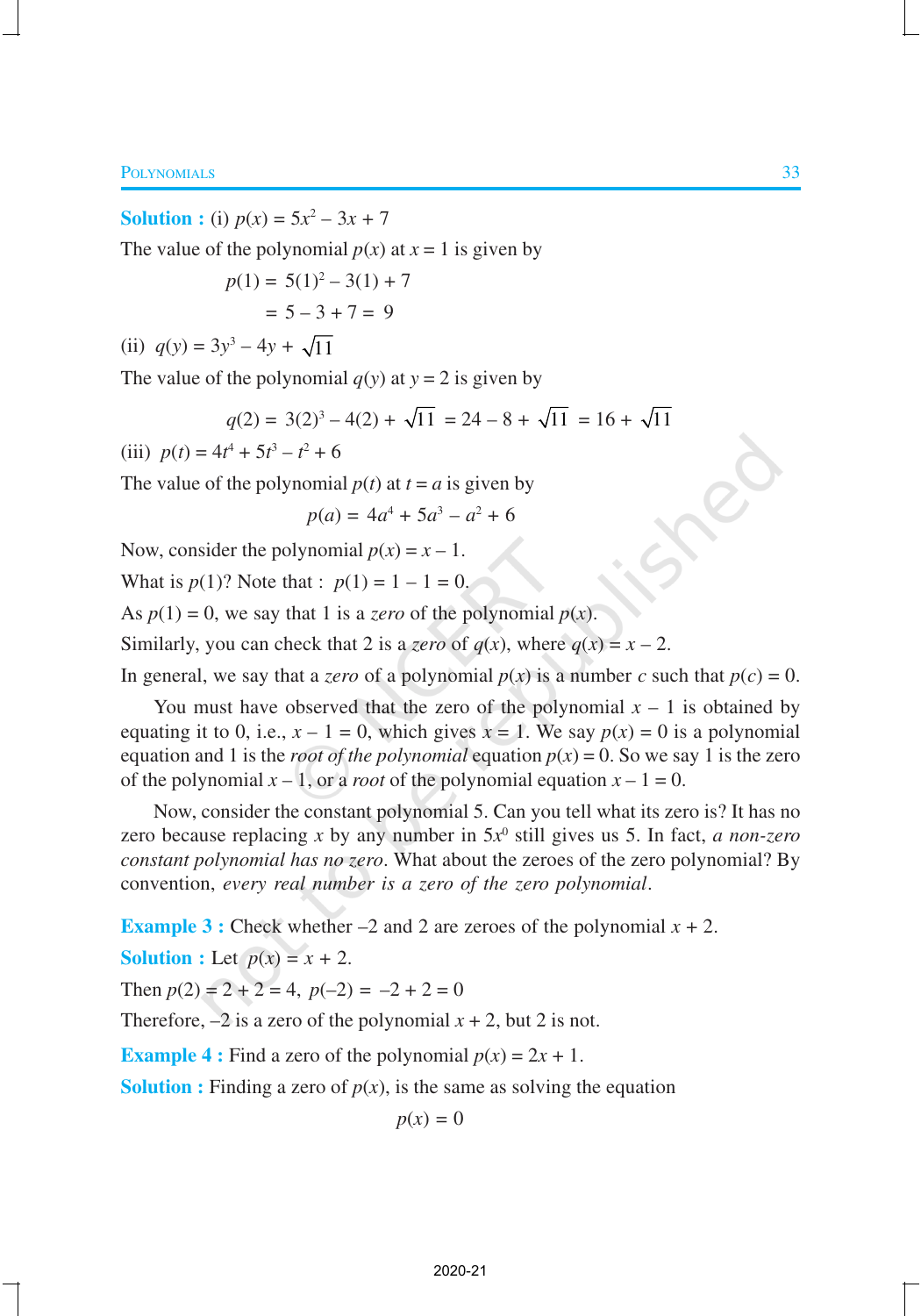Now, 
$$
2x + 1 = 0
$$
 gives us  $x = -\frac{1}{2}$ 

So,  $-\frac{1}{2}$  $\frac{1}{2}$  is a zero of the polynomial  $2x + 1$ .

Now, if  $p(x) = ax + b$ ,  $a \ne 0$ , is a linear polynomial, how can we find a zero of  $p(x)$ ? Example 4 may have given you some idea. Finding a zero of the polynomial  $p(x)$ , amounts to solving the polynomial equation  $p(x) = 0$ .

Now, 
$$
p(x) = 0
$$
 means  $ax + b = 0, a \neq 0$   
So,  $ax = -b$   
i.e.,  $x = -\frac{b}{a}$ .

So,  $x =$ *b*  $-\frac{b}{a}$  is the only zero of *p*(*x*), i.e., a *linear polynomial has one and only one zero.* Now we can say that 1 is *the* zero of  $x - 1$ , and  $-2$  is *the* zero of  $x + 2$ .

**Example 5 :** Verify whether 2 and 0 are zeroes of the polynomial  $x^2 - 2x$ .

 $Solution: Let$  $x^2 - 2x$ Then  $p(2) = 2^2 - 4 = 4 - 4 = 0$ and  $p(0) = 0 - 0 = 0$ 

Hence, 2 and 0 are both zeroes of the polynomial  $x^2 - 2x$ .

Let us now list our observations:

- (i) A zero of a polynomial need not be 0.
- (ii) 0 may be a zero of a polynomial.
- (iii) Every linear polynomial has one and only one zero.
- (iv) A polynomial can have more than one zero.

## **EXERCISE 2.2**

\n- 1. Find the value of the polynomial 
$$
5x - 4x^2 + 3
$$
 at
\n- (i)  $x = 0$
\n- (ii)  $x = -1$
\n- (iii)  $x = 2$
\n
\n2. Find *p*(0), *p*(1) and *p*(2) for each of the following polynomials:

- (i)  $p(y) = y^2 y + 1$  (ii)  $p(t) = 2 + t + 2t^2 t^3$
- (iii)  $p(x) = x^3$ (iv)  $p(x) = (x-1)(x+1)$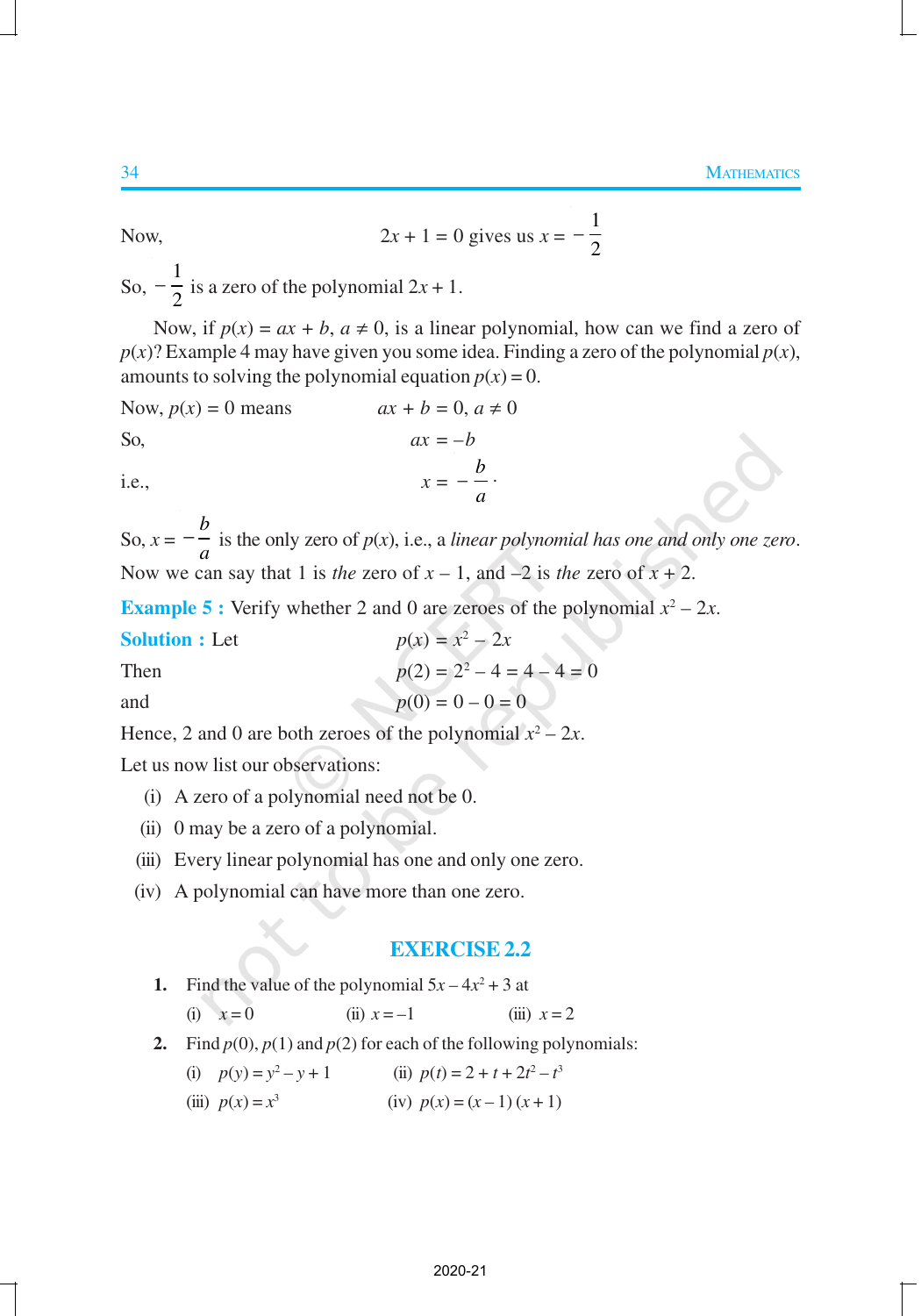- **3.** Verify whether the following are zeroes of the polynomial, indicated against them.
	- (i)  $p(x) = 3x + 1, x =$  $-\frac{1}{2}$ 3 (ii)  $p(x) = 5x - \pi$ ,  $x = \frac{4}{5}$ 5 (iv)  $p(x) = (x + 1)(x - 2), x = -1, 2$
	- (iii)  $p(x) = x^2$
	- (v)  $p(x) = x^2$  $y(x) = k + m, \quad x = -\frac{m}{l}$

(vii)  $p(x) = 3x^2 - 1$ ,  $x = -\frac{1}{\sqrt{2}}, \frac{2}{\sqrt{2}}$  $-\frac{1}{\sqrt{3}}, \frac{2}{\sqrt{3}}$  (viii)  $p(x) = 2x + 1, x = \frac{1}{2}$ 

**4.** Find the zero of the polynomial in each of the following cases:

| (i) $p(x) = x + 5$                                     | (ii) $p(x) = x-5$ | (iii) $p(x) = 2x + 5$      |
|--------------------------------------------------------|-------------------|----------------------------|
| (iv) $p(x) = 3x - 2$                                   | (v) $p(x) = 3x$   | (vi) $p(x) = ax, a \neq 0$ |
| (vii) $p(x) = cx + d, c \ne 0, c, d$ are real numbers. |                   |                            |

# **2.4 Remainder Theorem**

Let us consider two numbers 15 and 6. You know that when we divide 15 by 6, we get the quotient 2 and remainder 3. Do you remember how this fact is expressed? We write 15 as

$$
15 = (6 \times 2) + 3
$$

We observe that the *remainder* 3 is less than the *divisor* 6. Similarly, if we divide 12 by 6, we get

 $12 = (6 \times 2) + 0$ 

What is the remainder here? Here the remainder is 0, and we say that 6 is a *factor* of 12 or 12 is a *multiple* of 6.

Now, the question is: can we divide one polynomial by another? To start with, let us try and do this when the divisor is a monomial. So, let us divide the polynomial  $2x^3 + x^2 + x$  by the monomial *x*.

We have 
$$
(2x^3 + x^2 + x) \div x = \frac{2x^3}{x} + \frac{x^2}{x} + \frac{x}{x}
$$
  
=  $2x^2 + x + 1$ 

In fact, you may have noticed that *x* is common to each term of  $2x^3 + x^2 + x$ . So we can write  $2x^3 + x^2 + x$  as  $x(2x^2 + x + 1)$ .

We say that *x* and  $2x^2 + x + 1$  are *factors* of  $2x^3 + x^2 + x$ , and  $2x^3 + x^2 + x$  is a *multiple* of *x* as well as a multiple of  $2x^2 + x + 1$ .

*l*

2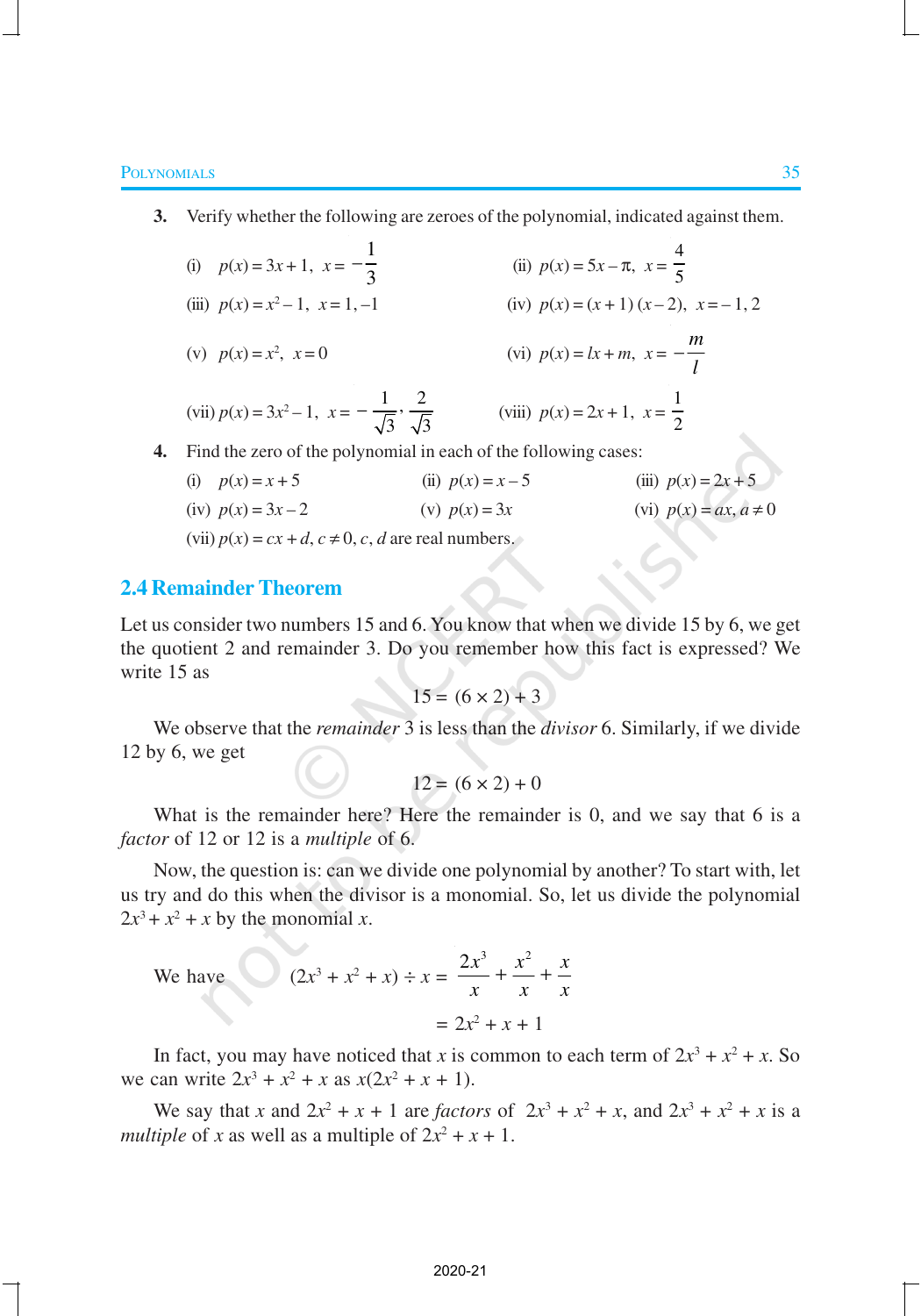Consider another pair of polynomials  $3x^2 + x + 1$  and *x*.

Here,  $(x^{2} + x + 1) \div x = (3x^{2} \div x) + (x \div x) + (1 \div x).$ 

We see that we cannot divide 1 by  $x$  to get a polynomial term. So in this case we stop here, and note that 1 is the remainder. Therefore, we have

 $3x^2 + x + 1 = \{x \times (3x + 1)\} + 1$ 

In this case,  $3x + 1$  is the quotient and 1 is the remainder. Do you think that *x* is a factor of  $3x^2 + x + 1$ ? Since the remainder is not zero, it is not a factor.

Now let us consider an example to see how we can divide a polynomial by any non-zero polynomial.

**Example 6 :** Divide  $p(x)$  by  $g(x)$ , where  $p(x) = x + 3x^2 - 1$  and  $g(x) = 1 + x$ .

**Solution :** We carry out the process of division by means of the following steps:

**Step 1 :** We write the dividend  $x + 3x^2 - 1$  and the divisor  $1 + x$  in the standard form, i.e., after arranging the terms in the descending order of their degrees. So, the

> $3x^2$ *x*

dividend is  $3x^2 + x - 1$  and divisor is  $x + 1$ .

**Step 2 :** We divide the first term of the dividend by the first term of the divisor, i.e., we divide  $3x<sup>2</sup>$  by *x*, and get 3*x*. This gives us the first term of the quotient.

**Step 3 :** We multiply the divisor by the first term of the quotient, and subtract this product from the dividend, i.e., we multiply  $x + 1$  by 3x and subtract the product  $3x^2 + 3x$  from the dividend  $3x^2 + x - 1$ . This gives us the remainder as  $-2x - 1$ .

**Step 4 :** We treat the remainder  $-2x - 1$ as the new dividend. The divisor remains the same. We repeat Step 2 to get the next term of the quotient, i.e., we divide the first term  $-2x$  of the (new) dividend by the first term *x* of the divisor and obtain  $=$  $-2$ . Thus,  $-2$  is the second term in the quotient.

$$
\begin{array}{r}3x\\x+1{\overline{\smash{\big)}\ 3x^2 + x - 1}}\\ \underline{3x^2 + 3x}\\ \underline{-\phantom{-2x^2 + 3x}}\\ -2x-1\end{array}
$$

 $= 3x =$  first term of quotient

$$
\frac{-2x}{x} = -2
$$
\n= second term of quotient\n
$$
\begin{cases}\n\text{New Quotient} \\
= 3x - 2\n\end{cases}
$$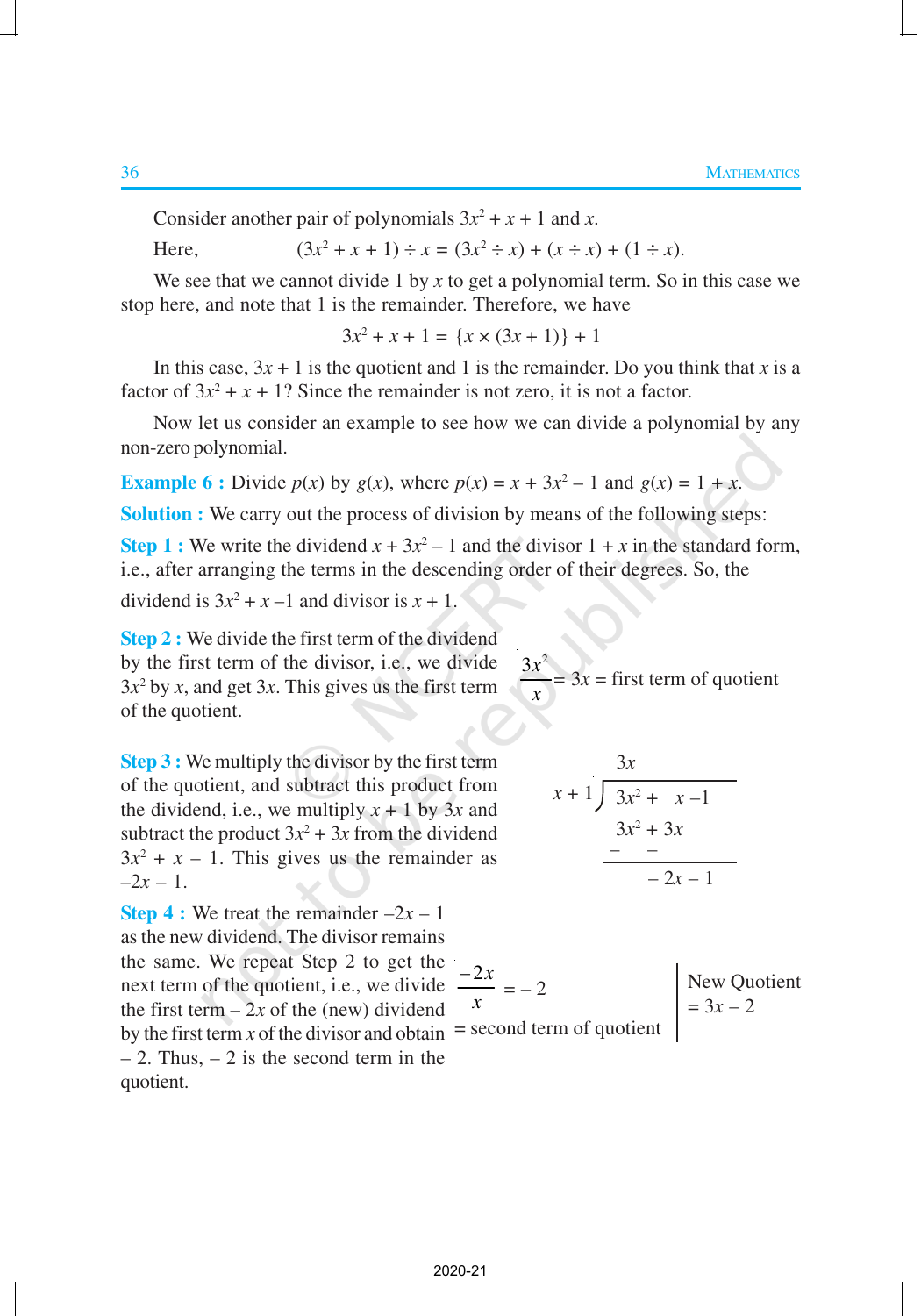**Step 5 :** We multiply the divisor by the second term of the quotient and subtract the product from the dividend. That is, we multiply  $x + 1$ by  $-2$  and subtract the product  $-2x - 2$ from the dividend  $-2x - 1$ . This gives us 1 as the remainder.

| $(x + 1)(-2)$ $\begin{vmatrix} -2x - 1 \\ -2x - 2 \end{vmatrix}$<br>= -2x - 2 |  |
|-------------------------------------------------------------------------------|--|
|                                                                               |  |
|                                                                               |  |

This process continues till the remainder is 0 or the degree of the new dividend is less than the degree of the divisor. At this stage, this new dividend becomes the remainder and the sum of the quotients gives us the whole quotient.

**Step 6 :** Thus, the quotient in full is  $3x - 2$  and the remainder is 1.

Let us look at what we have done in the process above as a whole:

$$
\begin{array}{r}3x-2 \\
x+1 \overline{\smash)3x^2 + x - 1} \\
3x^2 + 3x \\
\underline{-2x - 1} \\
-2x - 2 \\
\underline{+2x - 2} \\
1\n\end{array}
$$

Notice that  $3x^2 + x - 1 = (x + 1) (3x - 2) + 1$ 

# i.e., **Dividend = (Divisor × Quotient) + Remainder**

In general, if  $p(x)$  and  $g(x)$  are two polynomials such that degree of  $p(x) \geq$  degree of  $g(x)$  and  $g(x) \neq 0$ , then we can find polynomials  $g(x)$  and  $r(x)$  such that:

$$
p(x) = g(x)q(x) + r(x),
$$

where  $r(x) = 0$  or degree of  $r(x) <$  degree of  $g(x)$ . Here we say that  $p(x)$  divided by  $g(x)$ , gives  $q(x)$  as quotient and  $r(x)$  as remainder.

In the example above, the divisor was a linear polynomial. In such a situation, let us see if there is any link between the remainder and certain values of the dividend.

In  $p(x) = 3x^2 + x - 1$ , if we replace *x* by -1, we have

$$
p(-1) = 3(-1)^2 + (-1) - 1 = 1
$$

So, the remainder obtained on dividing  $p(x) = 3x^2 + x - 1$  by  $x + 1$  is the same as the value of the polynomial  $p(x)$  at the zero of the polynomial  $x + 1$ , i.e., -1.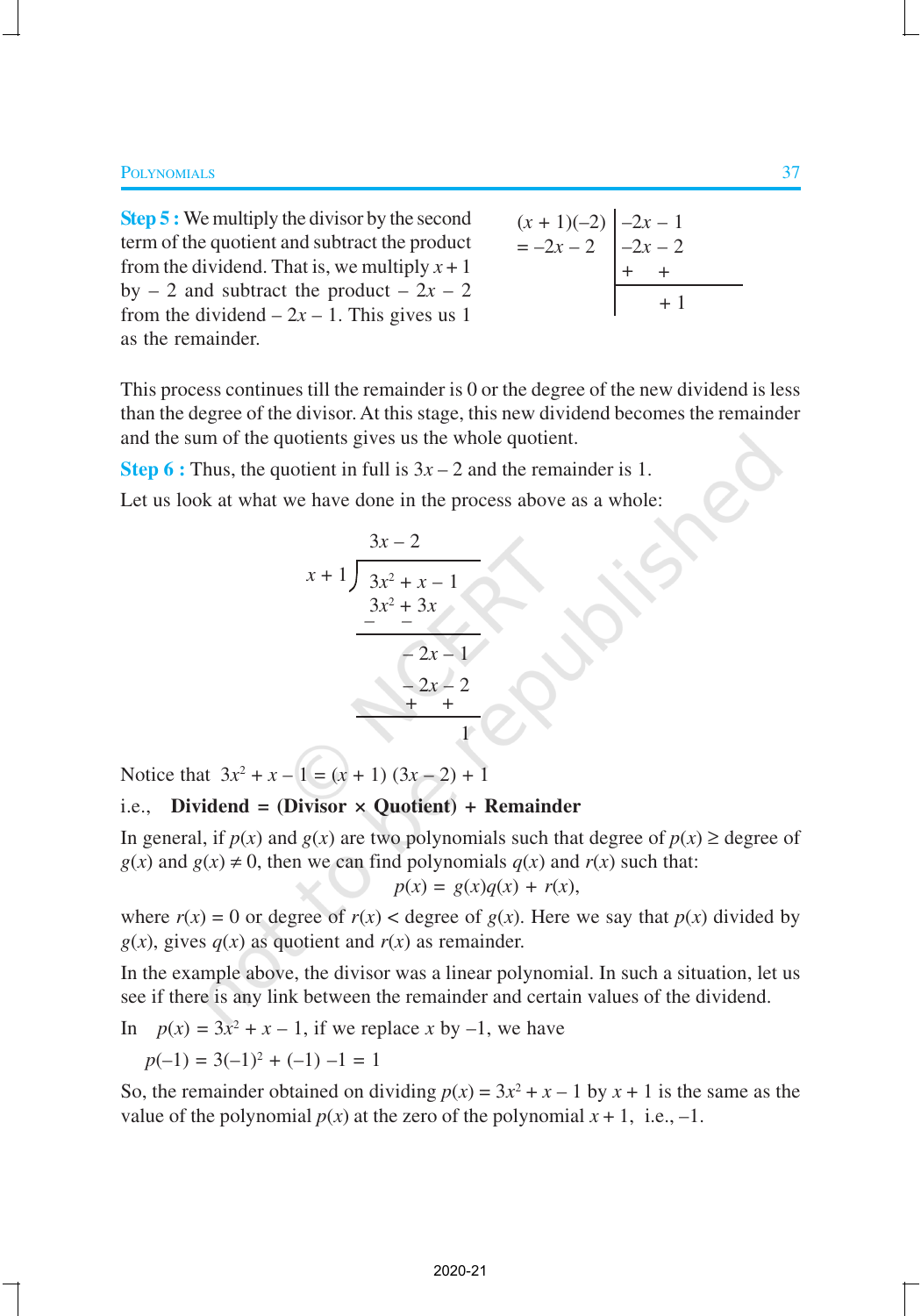Lec

Let us consider some more examples.

**Example 7 :** Divide the polynomial  $3x^4 - 4x^3 - 3x - 1$  by  $x - 1$ . **Solution :** By long division, we have:

$$
\begin{array}{r} 3x^3 - x^2 - x - 4 \\ x - 1 \overline{\smash)3x^4 - 4x^3 - 3x - 1} \\ -3x^4 - 3x^3 \\ \underline{-3x^4 - 3x^3} \\ -x^3 - 3x - 1 \\ \underline{-x^3 - 3x - 1} \\ -x^2 - 3x - 1 \\ \underline{-x^2 + x} \\ -4x - 1 \\ \underline{-4x + 4} \\ -5 \end{array}
$$

Here, the remainder is  $-5$ . Now, the zero of  $x - 1$  is 1. So, putting  $x = 1$  in  $p(x)$ , we see that

$$
p(1) = 3(1)^{4} - 4(1)^{3} - 3(1) - 1
$$
  
= 3 - 4 - 3 - 1  
= -5, which is the remainder.

**Example 8**: Find the remainder obtained on dividing  $p(x) = x^3 + 1$  by  $x + 1$ . **Solution :** By long division,

$$
\begin{array}{r} x^2 - x + 1 \\ x + 1 \overline{\smash) x^3 + 1} \\ -x^3 \underline{+ x^2} \\ -x^2 \underline{+ 1} \\ \underline{+ x^2 \underline{+ x} \\ x + 1} \\ \underline{- x + 1} \\ 0 \end{array}
$$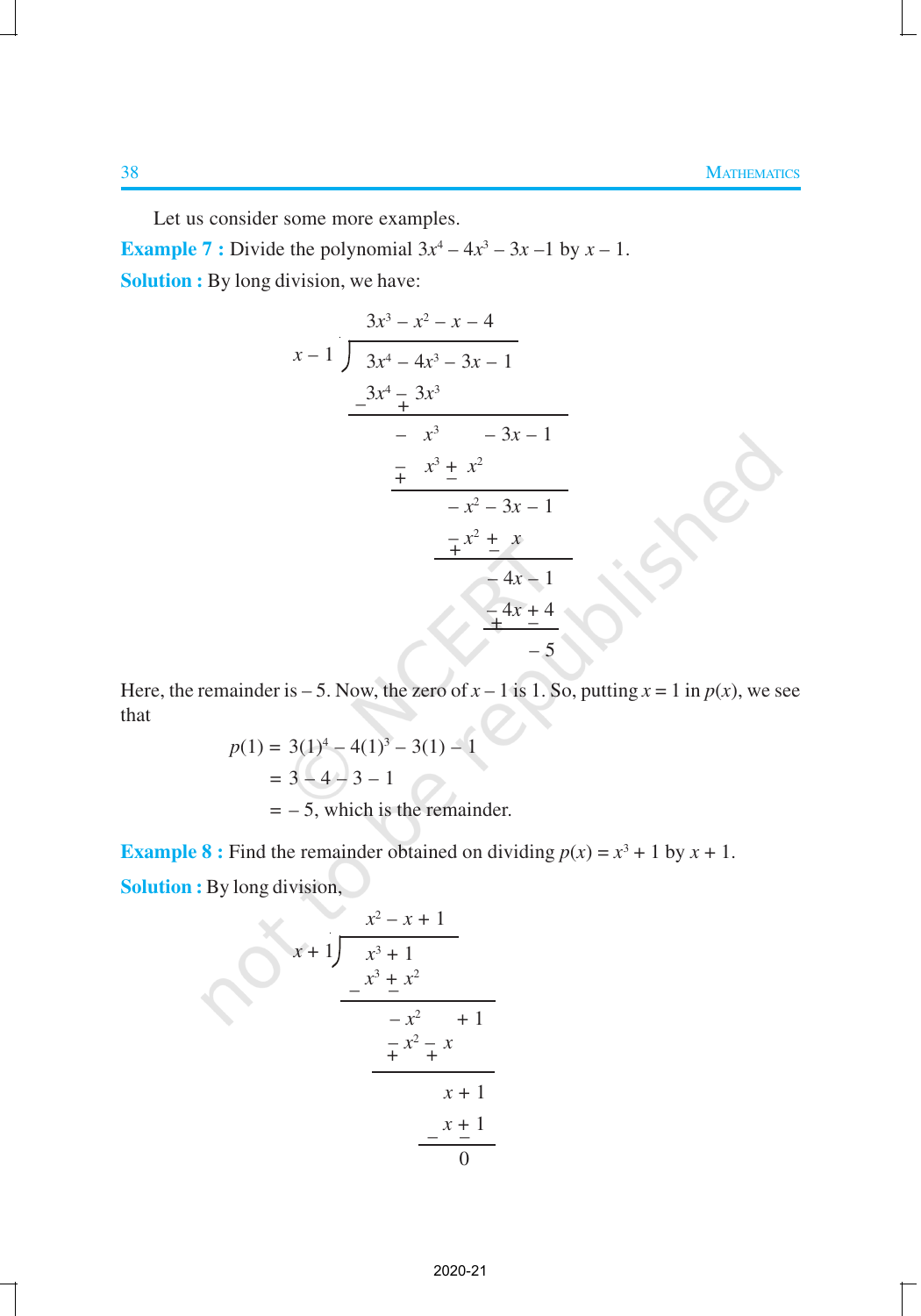So, we find that the remainder is 0.

Here  $p(x) = x^3 + 1$ , and the root of  $x + 1 = 0$  is  $x = -1$ . We see that

$$
p(-1) = (-1)^3 + 1
$$
  
= -1 + 1  
= 0,

which is equal to the remainder obtained by actual division.

Is it not a simple way to find the remainder obtained on dividing a polynomial by a *linear polynomial*? We shall now generalise this fact in the form of the following theorem. We shall also show you why the theorem is true, by giving you a proof of the theorem.

**Remainder Theorem :** *Let p*(*x*) *be any polynomial of degree greater than or equal to one and let a be any real number. If p*(*x*) *is divided by the linear polynomial*  $x - a$ *, then the remainder is p(a).* 

**Proof :** Let  $p(x)$  be any polynomial with degree greater than or equal to 1. Suppose that when  $p(x)$  is divided by  $x - a$ , the quotient is  $q(x)$  and the remainder is  $r(x)$ , i.e.,

$$
p(x) = (x - a) q(x) + r(x)
$$

Since the degree of  $x - a$  is 1 and the degree of  $r(x)$  is less than the degree of  $x - a$ , the degree of  $r(x) = 0$ . This means that  $r(x)$  is a constant, say *r*.

So, for every value of *x*,  $r(x) = r$ .

$$
p(x) = (x - a) q(x) +
$$

In particular, if  $x = a$ , this equation gives us

$$
p(a) = (a - a) q(a) + r
$$

$$
= r,
$$

which proves the theorem.

 $Therefore,$ 

Let us use this result in another example.

**Example 9**: Find the remainder when  $x^4 + x^3 - 2x^2 + x + 1$  is divided by  $x - 1$ . **Solution :** Here,  $p(x) = x^4 + x^3 - 2x^2 + x + 1$ , and the zero of  $x - 1$  is 1. So,  $p(1) = (1)^4 + (1)^3 - 2(1)^2 + 1 + 1$  $= 2$ 

So, by the Remainder Theorem, 2 is the remainder when  $x^4 + x^3 - 2x^2 + x + 1$  is divided by  $x - 1$ .

**Example 10 :** Check whether the polynomial  $q(t) = 4t^3 + 4t^2 - t - 1$  is a multiple of  $2t + 1$ .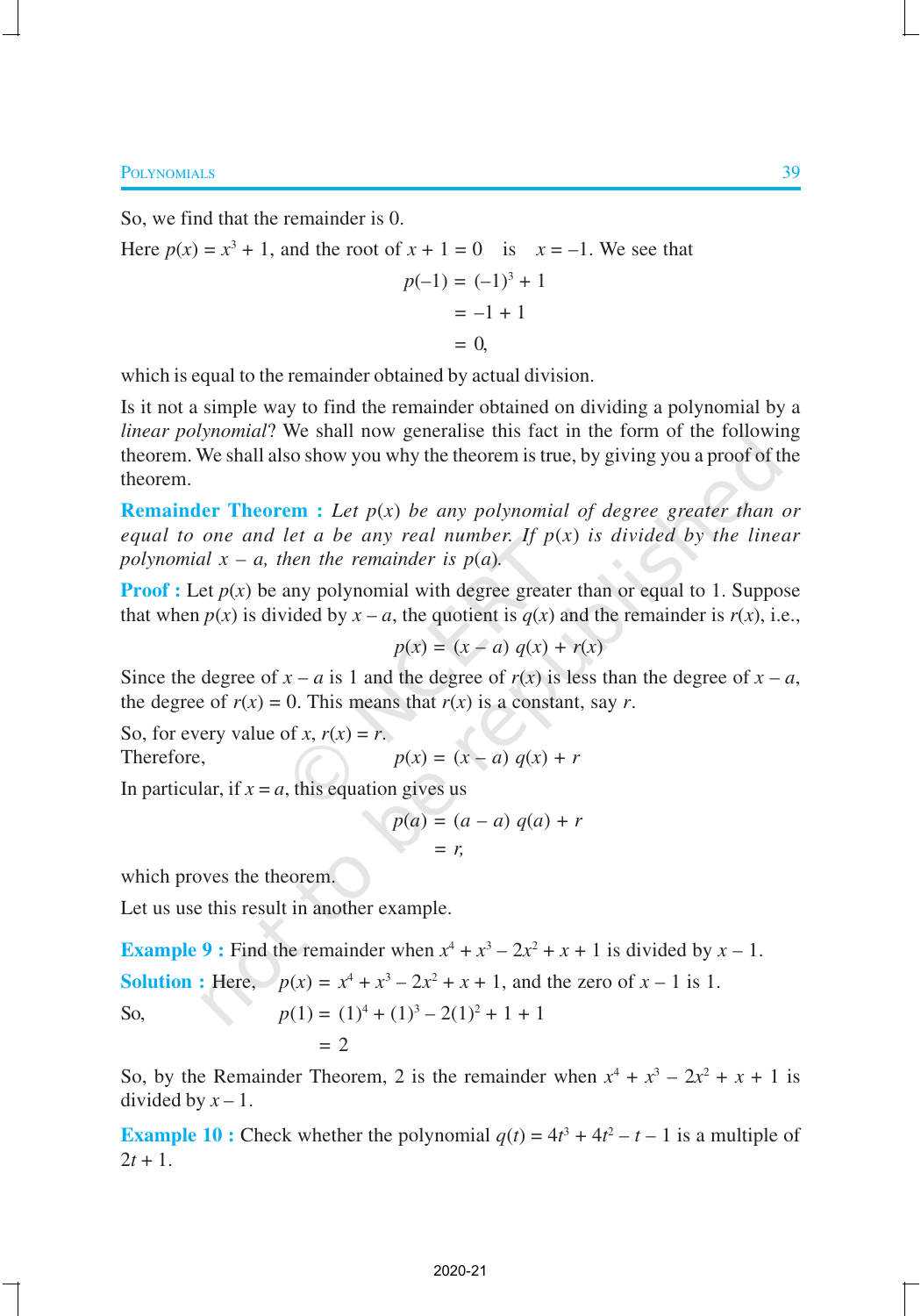**Solution :** As you know,  $q(t)$  will be a multiple of  $2t + 1$  only, if  $2t + 1$  divides  $q(t)$ leaving remainder zero. Now, taking  $2t + 1 = 0$ , we have  $t = -\frac{1}{2}$ 2 .

Also, 
$$
q\left(-\frac{1}{2}\right) = 4\left(-\frac{1}{2}\right)^3 + 4\left(-\frac{1}{2}\right)^2 - \left(-\frac{1}{2}\right) - 1 = -\frac{1}{2} + 1 + \frac{1}{2} - 1 = 0
$$

So the remainder obtained on dividing  $q(t)$  by  $2t + 1$  is 0. So,  $2t + 1$  is a factor of the given polynomial  $q(t)$ , that is  $q(t)$  is a multiple of  $2t + 1$ .

#### **EXERCISE 2.3**

- **1.** Find the remainder when  $x^3 + 3x^2 + 3x + 1$  is divided by
	- (i)  $x + 1$  (ii)  $x \frac{1}{2}$ 2 (iii) *x* (iv)  $x + \pi$  (v)  $5 + 2x$
- **2.** Find the remainder when  $x^3 ax^2 + 6x a$  is divided by  $x a$ .
- **3.** Check whether  $7 + 3x$  is a factor of  $3x^3 + 7x$ .

## **2.5 Factorisation of Polynomials**

Let us now look at the situation of Example 10 above more closely. It tells us that since the remainder, 1 2  $q\left(-\frac{1}{2}\right) = 0$ ,  $(2t + 1)$  is a factor of  $q(t)$ , i.e.,  $q(t) = (2t + 1) g(t)$ 

for some polynomial  $g(t)$ . This is a particular case of the following theorem.

**Factor Theorem :** If  $p(x)$  is a polynomial of degree  $n \ge 1$  and *a* is any real number, then (i)  $x - a$  is a factor of  $p(x)$ , if  $p(a) = 0$ , and (ii)  $p(a) = 0$ , if  $x - a$  is a factor of  $p(x)$ .

Proof: By the Remainder Theorem,  $p(x)=(x-a) q(x) + p(a)$ .

- (i) If  $p(a) = 0$ , then  $p(x) = (x a) q(x)$ , which shows that  $x a$  is a factor of  $p(x)$ .
- (ii) Since  $x a$  is a factor of  $p(x)$ ,  $p(x) = (x a) g(x)$  for same polynomial  $g(x)$ . In this case,  $p(a) = (a - a) g(a) = 0$ .

**Example 11 :** Examine whether  $x + 2$  is a factor of  $x^3 + 3x^2 + 5x + 6$  and of  $2x + 4$ . **Solution :** The zero of  $x + 2$  is  $-2$ . Let  $p(x) = x^3 + 3x^2 + 5x + 6$  and  $s(x) = 2x + 4$ Then,  $p(-2) = (-2)^3 + 3(-2)^2 + 5(-2) + 6$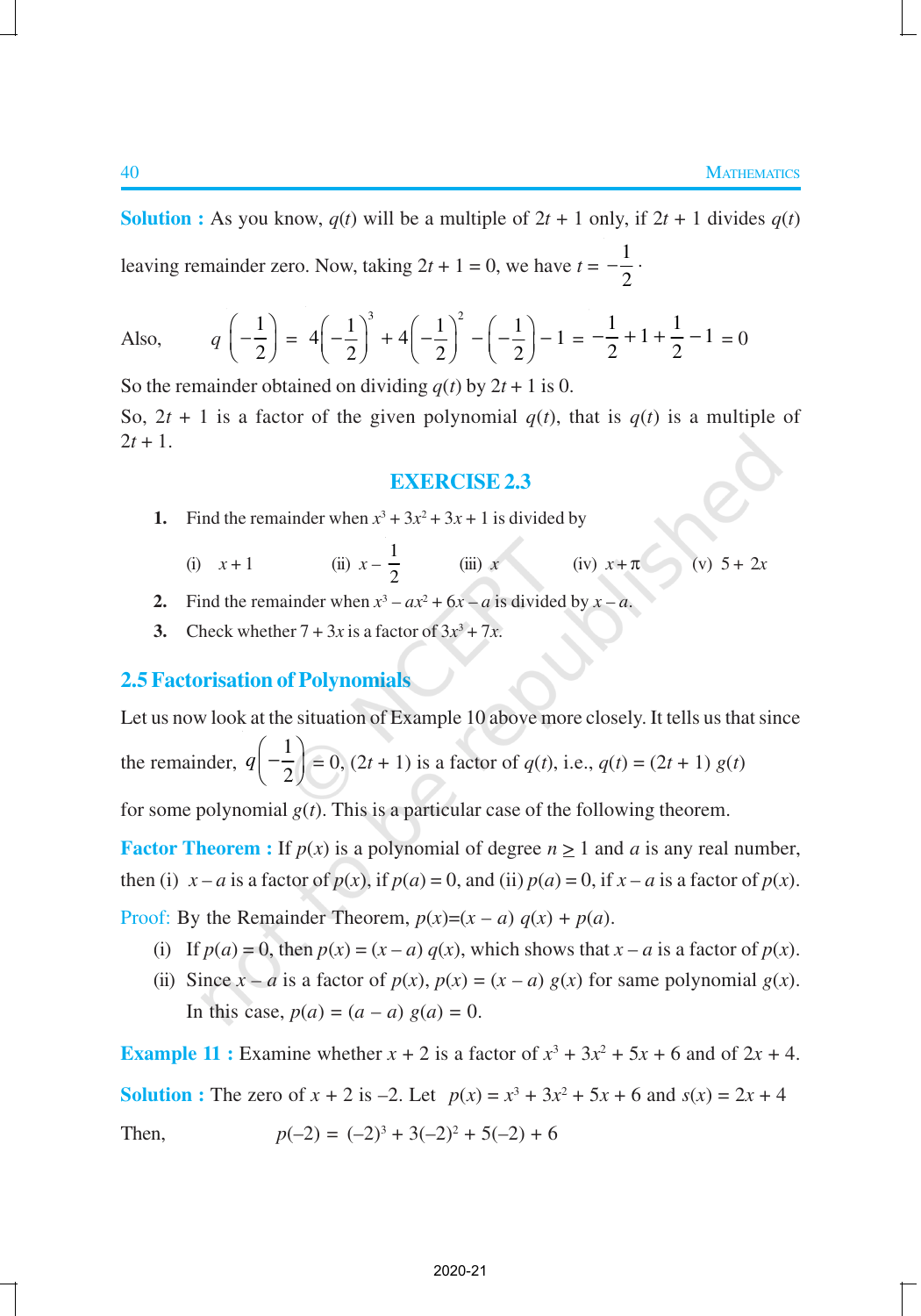$$
= -8 + 12 - 10 + 6
$$
  
= 0

So, by the Factor Theorem,  $x + 2$  is a factor of  $x^3 + 3x^2 + 5x + 6$ .

Again,  $s(-2) = 2(-2) + 4 = 0$ 

So,  $x + 2$  is a factor of  $2x + 4$ . In fact, you can check this without applying the Factor Theorem, since  $2x + 4 = 2(x + 2)$ .

**Example 12**: Find the value of *k*, if  $x - 1$  is a factor of  $4x^3 + 3x^2 - 4x + k$ .

**Solution :** As  $x - 1$  is a factor of  $p(x) = 4x^3 + 3x^2 - 4x + k$ ,  $p(1) = 0$ 

Now,  $p(1) = 4(1)^3 + 3(1)^2 - 4(1) + k$ 

So,  $4 + 3 - 4 + k = 0$ 

i.e.,  $k = -3$ 

We will now use the Factor Theorem to factorise some polynomials of degree 2 and 3. You are already familiar with the factorisation of a quadratic polynomial like  $x^2 + lx + m$ . You had factorised it by splitting the middle term *lx* as  $ax + bx$  so that  $ab = m$ . Then  $x^2 + lx + m = (x + a)(x + b)$ . We shall now try to factorise quadratic polynomials of the type  $ax^2 + bx + c$ , where  $a \neq 0$  and  $a, b, c$  are constants.

Factorisation of the polynomial  $ax^2 + bx + c$  by splitting the middle term is as follows:

Let its factors be  $(px + q)$  and  $(rx + s)$ . Then

$$
ax^{2} + bx + c = (px + q) (rx + s) = pr x^{2} + (ps + qr) x + qs
$$

Comparing the coefficients of  $x^2$ , we get  $a = pr$ .

Similarly, comparing the coefficients of *x*, we get  $b = ps + qr$ .

And, on comparing the constant terms, we get  $c = qs$ .

This shows us that *b* is the sum of two numbers *ps* and *qr*, whose product is  $(ps)(qr) = (pr)(qs) = ac.$ 

Therefore, to factorise  $ax^2 + bx + c$ , we have to write *b* as the sum of two numbers whose product is *ac*. This will be clear from Example 13.

**Example 13 :** Factorise  $6x^2 + 17x + 5$  by splitting the middle term, and by using the Factor Theorem.

**Solution 1 :** (By splitting method) **:** If we can find two numbers  $p$  and  $q$  such that  $p + q = 17$  and  $pq = 6 \times 5 = 30$ , then we can get the factors.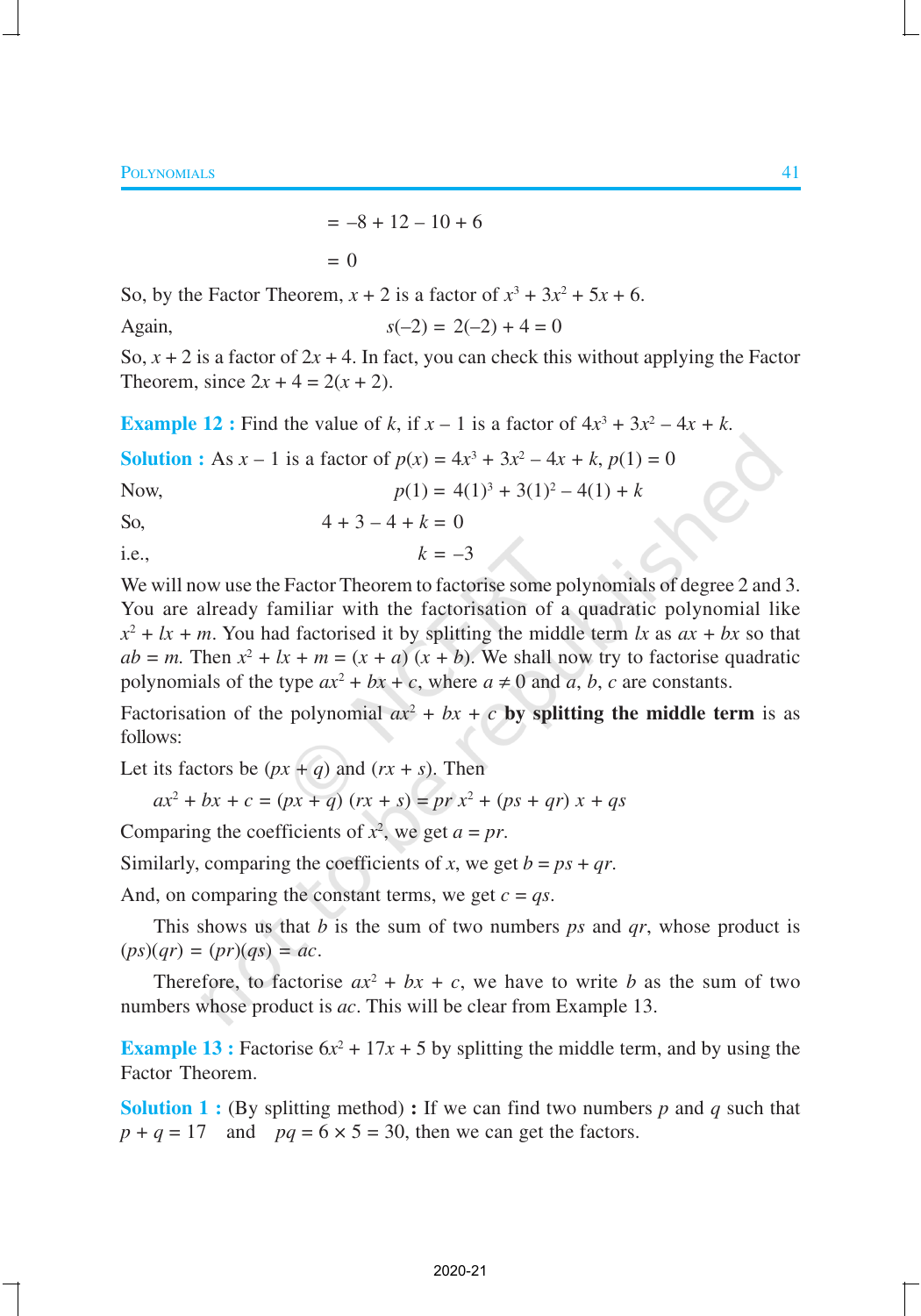So, let us look for the pairs of factors of 30. Some are 1 and 30, 2 and 15, 3 and 10, 5 and 6. Of these pairs, 2 and 15 will give us  $p + q = 17$ .

So, 
$$
6x^2 + 17x + 5 = 6x^2 + (2 + 15)x + 5
$$
  
=  $6x^2 + 2x + 15x + 5$   
=  $2x(3x + 1) + 5(3x + 1)$   
=  $(3x + 1) (2x + 5)$ 

**Solution 2 :** (Using the Factor Theorem)

 $6x^2 + 17x + 5 = 6\left(x^2 + \frac{17}{6}x + \frac{5}{6}\right)$  $\left(x^2 + \frac{17}{6}x + \frac{5}{6}\right) = 6$  *p*(*x*), say. If *a* and *b* are the zeroes of *p*(*x*), then  $6x^2 + 17x + 5 = 6(x - a)(x - b)$ . So,  $ab =$  $\frac{5}{1}$ .  $\frac{1}{6}$ . Let us look at some possibilities for *a* and *b*. They could be  $\pm \frac{1}{2}, \pm \frac{1}{2}, \pm \frac{5}{2}, \pm \frac{5}{2}, \pm 1$ 2 3 3 2  $\pm \frac{1}{2}, \pm \frac{1}{2}, \pm \frac{5}{2}, \pm \frac{5}{2}, \pm 1$ . Now,  $p\left(\frac{1}{2}\right) = \frac{1}{2} + \frac{17}{2} \left(\frac{1}{2}\right) + \frac{5}{2}$ 2) 4 6 (2) 6  $p\left(\frac{1}{2}\right) = \frac{1}{4} + \frac{17}{6}\left(\frac{1}{2}\right) + \frac{5}{6} \neq 0$ . But 1 3  $p\left(\frac{-1}{2}\right)$  $\left(\frac{-}{3}\right) = 0$ . So, 1 3  $\left(x+\frac{1}{3}\right)$  is a factor of *p*(*x*). Similarly, by trial, you can find that 5 2  $\left(x + \frac{5}{2}\right)$  is a factor of *p*(*x*). Therefore, 2  $1 \mid \cdot \mid$  5

$$
+ 17x + 5 = 6\left(x + \frac{1}{3}\right)\left(x + \frac{5}{2}\right)
$$

$$
= 6\left(\frac{3x + 1}{3}\right)\left(\frac{2x + 5}{2}\right)
$$

$$
= (3x + 1)(2x + 5)
$$

For the example above, the use of the splitting method appears more efficient. However, let us consider another example.

**Example 14 :** Factorise  $y^2 - 5y + 6$  by using the Factor Theorem.

**Solution :** Let  $p(y) = y^2 - 5y + 6$ . Now, if  $p(y) = (y - a)(y - b)$ , you know that the constant term will be *ab*. So,  $ab = 6$ . So, to look for the factors of  $p(y)$ , we look at the factors of 6.

The factors of 6 are 1, 2 and 3.

Now,  $p(2) = 2^2 - (5 \times 2) + 6 = 0$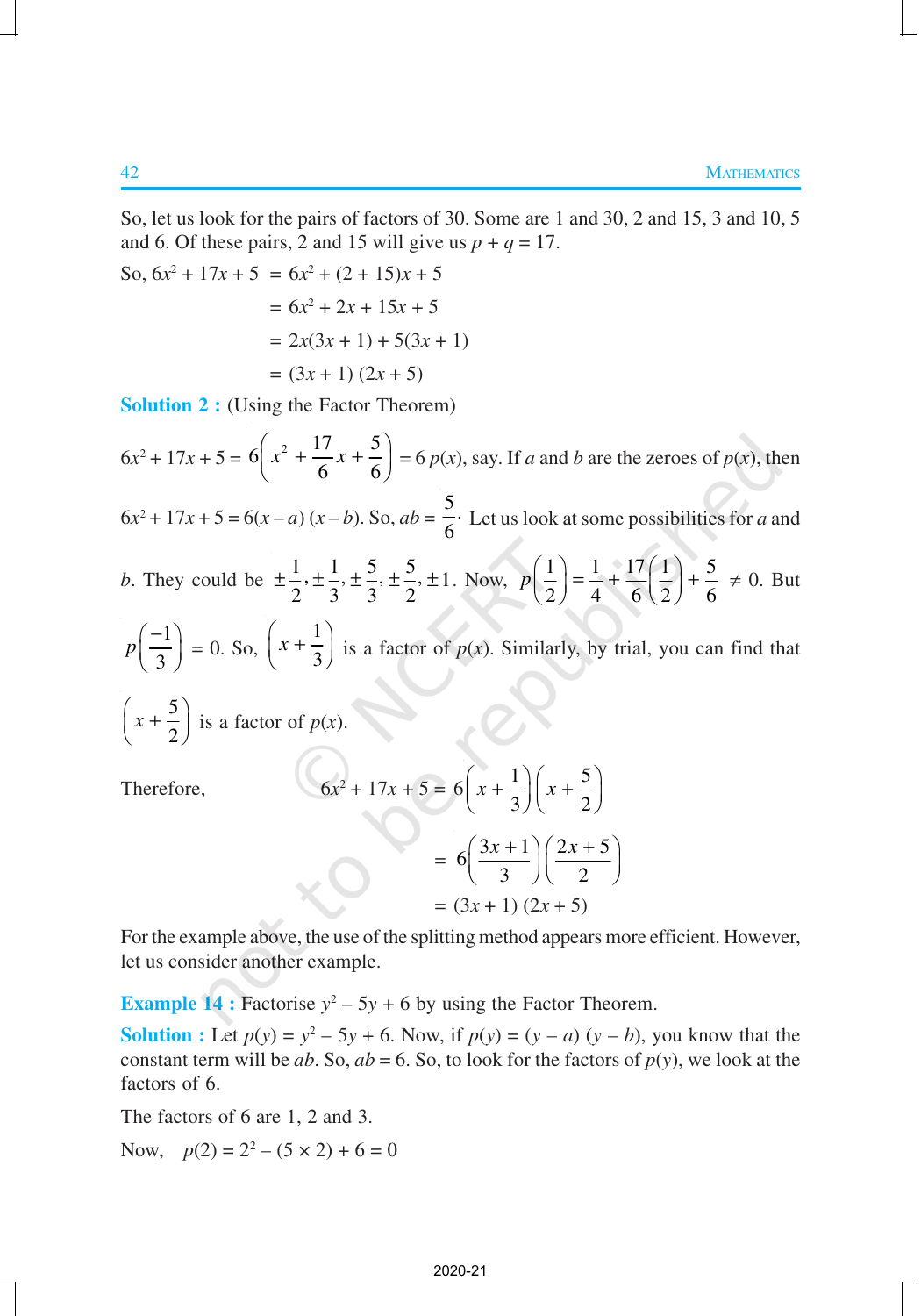So,  $y - 2$  is a factor of  $p(y)$ . Also,  $p(3) = 3^2 - (5 \times 3) + 6 = 0$ So,  $y - 3$  is also a factor of  $y^2 - 5y + 6$ . Therefore,  $y^2 - 5y + 6 = (y - 2)(y - 3)$ 

Note that  $y^2 - 5y + 6$  can also be factorised by splitting the middle term  $-5y$ .

Now, let us consider factorising cubic polynomials. Here, the splitting method will not be appropriate to start with. We need to find at least one factor first, as you will see in the following example.

**Example 15 :** Factorise  $x^3 - 23x^2 + 142x - 120$ .

**Solution :** Let 
$$
p(x) = x^3 - 23x^2 + 142x - 120
$$

We shall now look for all the factors of  $-120$ . Some of these are  $\pm 1, \pm 2, \pm 3$ ,

 $\pm 4, \pm 5, \pm 6, \pm 8, \pm 10, \pm 12, \pm 15, \pm 20, \pm 24, \pm 30, \pm 60.$ 

By trial, we find that  $p(1) = 0$ . So  $x - 1$  is a factor of  $p(x)$ .

Now we see that 
$$
x^3 - 23x^2 + 142x - 120 = x^3 - x^2 - 22x^2 + 22x + 120x - 120
$$

$$
= x2(x-1) - 22x(x-1) + 120(x - 1)
$$
 (Why?)

$$
= (x - 1) (x2 – 22x + 120) [Taking (x – 1) common]
$$

We could have also got this by dividing  $p(x)$  by  $x - 1$ .

Now  $x^2 - 22x + 120$  can be factorised either by splitting the middle term or by using the Factor theorem. By splitting the middle term, we have:

$$
x^{2}-22x + 120 = x^{2} - 12x - 10x + 120
$$

$$
= x(x - 12) - 10(x - 12)
$$

$$
= (x - 12) (x - 10)
$$

$$
x^{3} - 23x^{2} - 142x - 120 = (x - 1)(x - 10)(x - 12)
$$

So, *x*

## **EXERCISE 2.4**

- **1.** Determine which of the following polynomials has  $(x + 1)$  a factor:
	- (i)  $x^3 + x^2 + x + 1$  (ii) *x*  $x^4 + x^3 + x^2 + x + 1$  $(iii)$   $x^4 + 3x^3 + 3x^2$  $+x+1$  (iv)  $x^3 - x^2 - (2 + \sqrt{2})x + \sqrt{2}$
- **2.** Use the Factor Theorem to determine whether  $g(x)$  is a factor of  $p(x)$  in each of the following cases: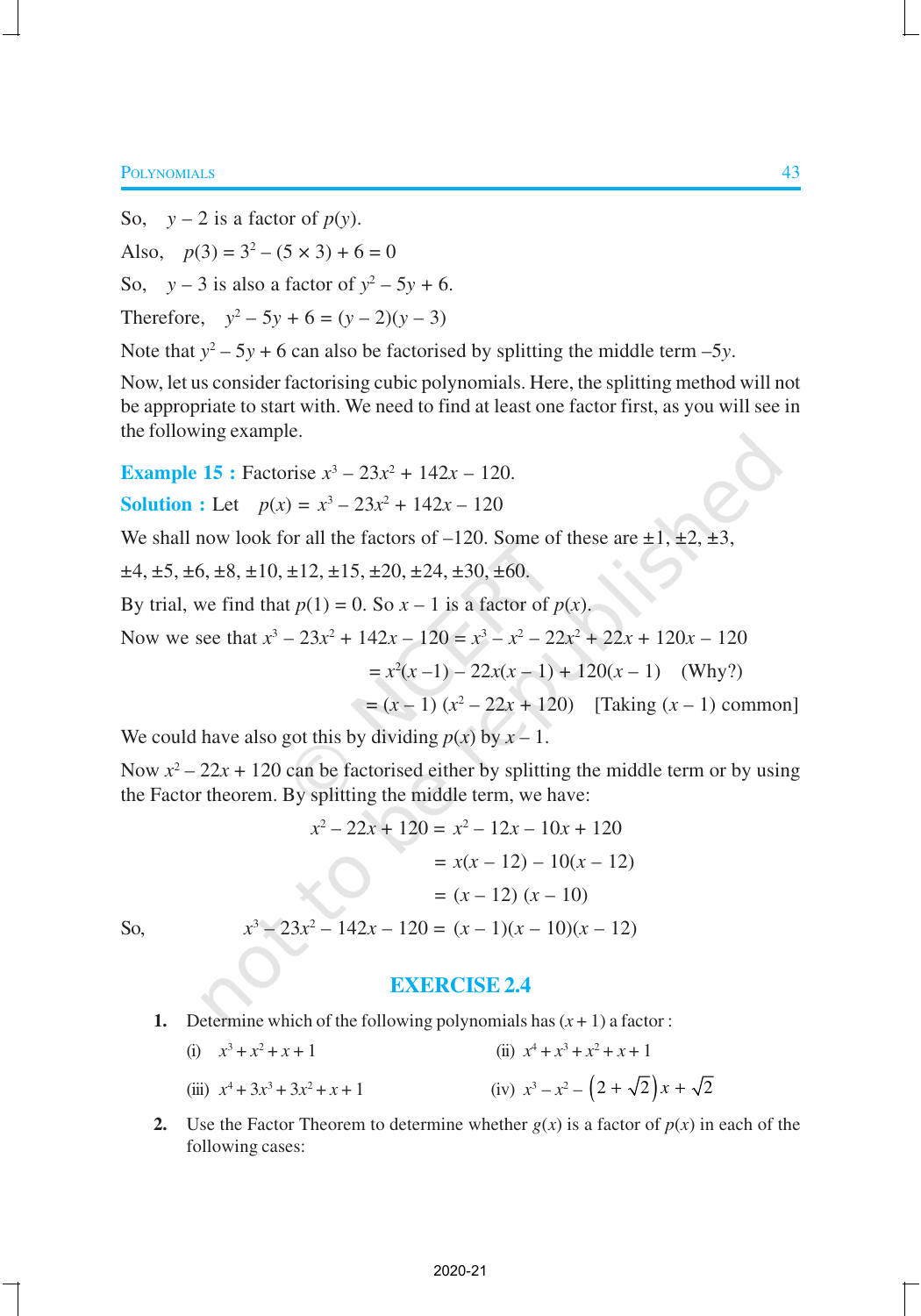|    | (i) $p(x) = 2x^3 + x^2 - 2x - 1$ , $g(x) = x + 1$                                     |                                    |  |
|----|---------------------------------------------------------------------------------------|------------------------------------|--|
|    | (ii) $p(x) = x^3 + 3x^2 + 3x + 1$ , $g(x) = x + 2$                                    |                                    |  |
|    | (iii) $p(x) = x^3 - 4x^2 + x + 6$ , $g(x) = x - 3$                                    |                                    |  |
| 3. | Find the value of k, if $x - 1$ is a factor of $p(x)$ in each of the following cases: |                                    |  |
|    | (i) $p(x) = x^2 + x + k$                                                              | (ii) $p(x) = 2x^2 + kx + \sqrt{2}$ |  |
|    | (iii) $p(x) = kx^2 - \sqrt{2}x + 1$                                                   | (iv) $p(x) = kx^2 - 3x + k$        |  |
|    | 4. Factorise:                                                                         |                                    |  |
|    | (i) $12x^2 - 7x + 1$                                                                  | (ii) $2x^2 + 7x + 3$               |  |
|    | (iii) $6x^2 + 5x - 6$                                                                 | (iv) $3x^2 - x - 4$                |  |
| 5. | Factorise :                                                                           |                                    |  |
|    | (i) $x^3-2x^2-x+2$                                                                    | (ii) $x^3 - 3x^2 - 9x - 5$         |  |
|    | (iii) $x^3 + 13x^2 + 32x + 20$                                                        | $(iv)$ $2y^3 + y^2 - 2y - 1$       |  |
|    |                                                                                       |                                    |  |

# **2.6 Algebraic Identities**

From your earlier classes, you may recall that an algebraic identity is an algebraic equation that is true for all values of the variables occurring in it. You have studied the following algebraic identities in earlier classes:

**Identity I** :  $(x + y)^2 = x^2 + 2xy + y^2$ **Identity II** :  $(x - y)^2 = x^2 - 2xy + y^2$ **Identity III** :  $x^2 - y^2 = (x + y)(x - y)$ **Identity IV** :  $(x + a)(x + b) = x^2 + (a + b)x + ab$ 

You must have also used some of these algebraic identities to factorise the algebraic expressions. You can also see their utility in computations.

**Example 16 :** Find the following products using appropriate identities:

(i)  $(x + 3)(x + 3)$  (ii)  $(x - 3)(x + 5)$ 

**Solution :** (i) Here we can use Identity I :  $(x + y)^2 = x^2 + 2xy + y^2$ . Putting  $y = 3$  in it, we get

$$
(x + 3) (x + 3) = (x + 3)2 = x2 + 2(x)(3) + (3)2
$$
  
= x<sup>2</sup> + 6x + 9

(ii) Using Identity IV above, i.e.,  $(x + a) (x + b) = x^2 + (a + b)x + ab$ , we have

$$
(x-3)(x+5) = x2 + (-3+5)x + (-3)(5)
$$
  
= x<sup>2</sup> + 2x - 15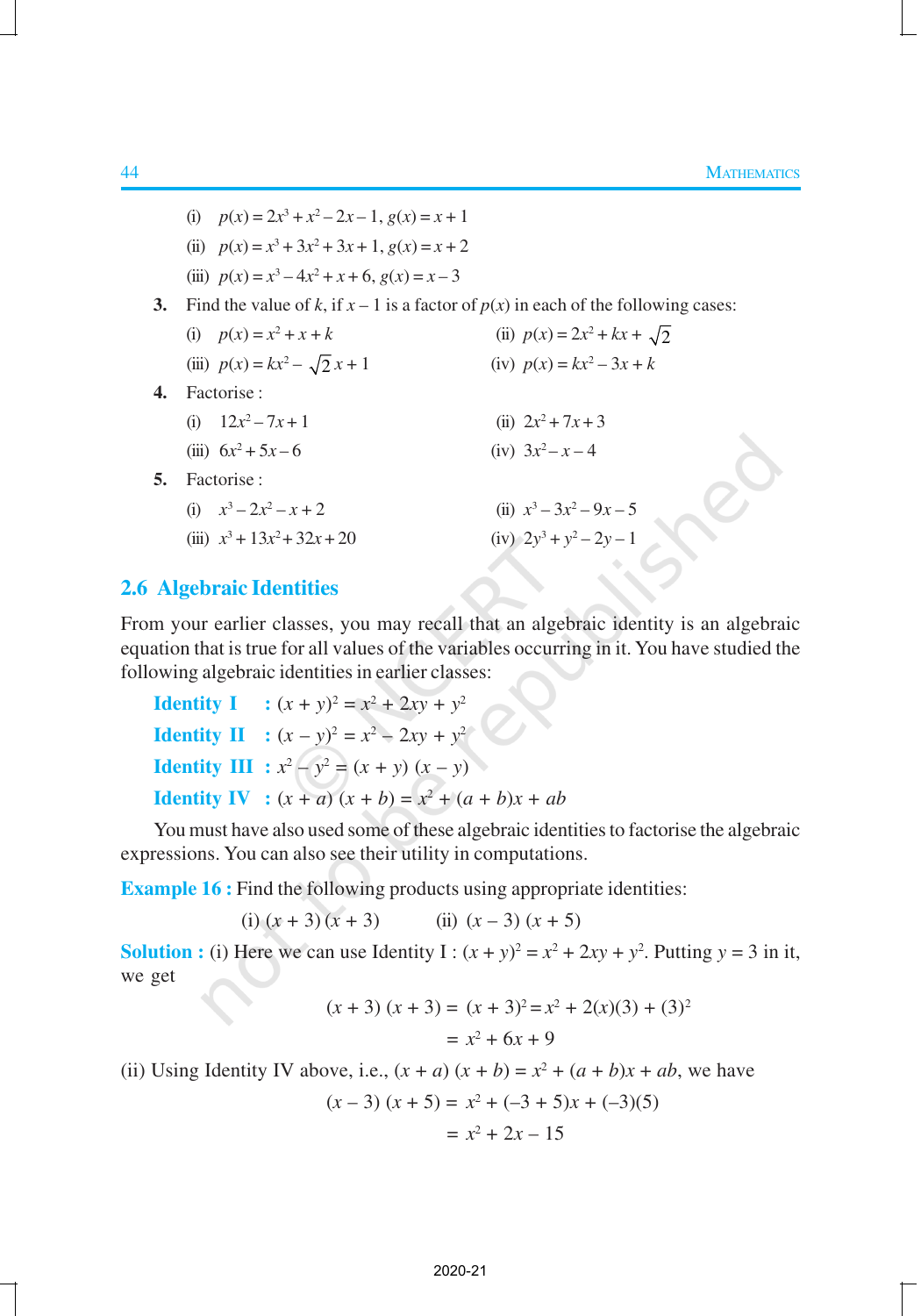**Example 17 :** Evaluate 105  $\times$  106 without multiplying directly.

**Solution :**  $105 \times 106 = (100 + 5) \times (100 + 6)$  $= (100)^2 + (5 + 6) (100) + (5 \times 6)$ , using Identity IV  $= 10000 + 1100 + 30$  $= 11130$ 

You have seen some uses of the identities listed above in finding the product of some given expressions. These identities are useful in factorisation of algebraic expressions also, as you can see in the following examples.

**Example 18 :** Factorise:

(i) 
$$
49a^2 + 70ab + 25b^2
$$
 (ii)  $\frac{25}{4}x^2 - \frac{y^2}{9}$ 

**Solution :** (i) Here you can see that

$$
49a^2 = (7a)^2, 25b^2 = (5b)^2, 70ab = 2(7a) (5b)
$$

2

*y*

Comparing the given expression with  $x^2 + 2xy + y^2$ , we observe that  $x = 7a$  and  $y = 5b$ . Using Identity I, we get

$$
49a2 + 70ab + 25b2 = (7a + 5b)2 = (7a + 5b) (7a + 5b)
$$

(ii) We have 
$$
\frac{25}{4}x^2 - \frac{y^2}{9} = \left(\frac{5}{2}x\right)^2 - \left(\frac{y}{3}\right)^2
$$

Now comparing it with Identity III, we get

$$
\frac{25}{4}x^2 - \frac{y^2}{9} = \left(\frac{5}{2}x\right)^2 - \left(\frac{y}{3}\right)^2
$$

$$
= \left(\frac{5}{2}x + \frac{y}{3}\right)\left(\frac{5}{2}x - \frac{y}{3}\right)
$$

So far, all our identities involved products of binomials. Let us now extend the Identity I to a trinomial  $x + y + z$ . We shall compute  $(x + y + z)^2$  by using Identity I.

Let 
$$
x + y = t
$$
. Then,

$$
(x + y + z)2 = (t + z)2
$$
  
= t<sup>2</sup> + 2tz + t<sup>2</sup>  
= (x + y)<sup>2</sup> + 2(x + y)z + z<sup>2</sup> (Substituting the value of t)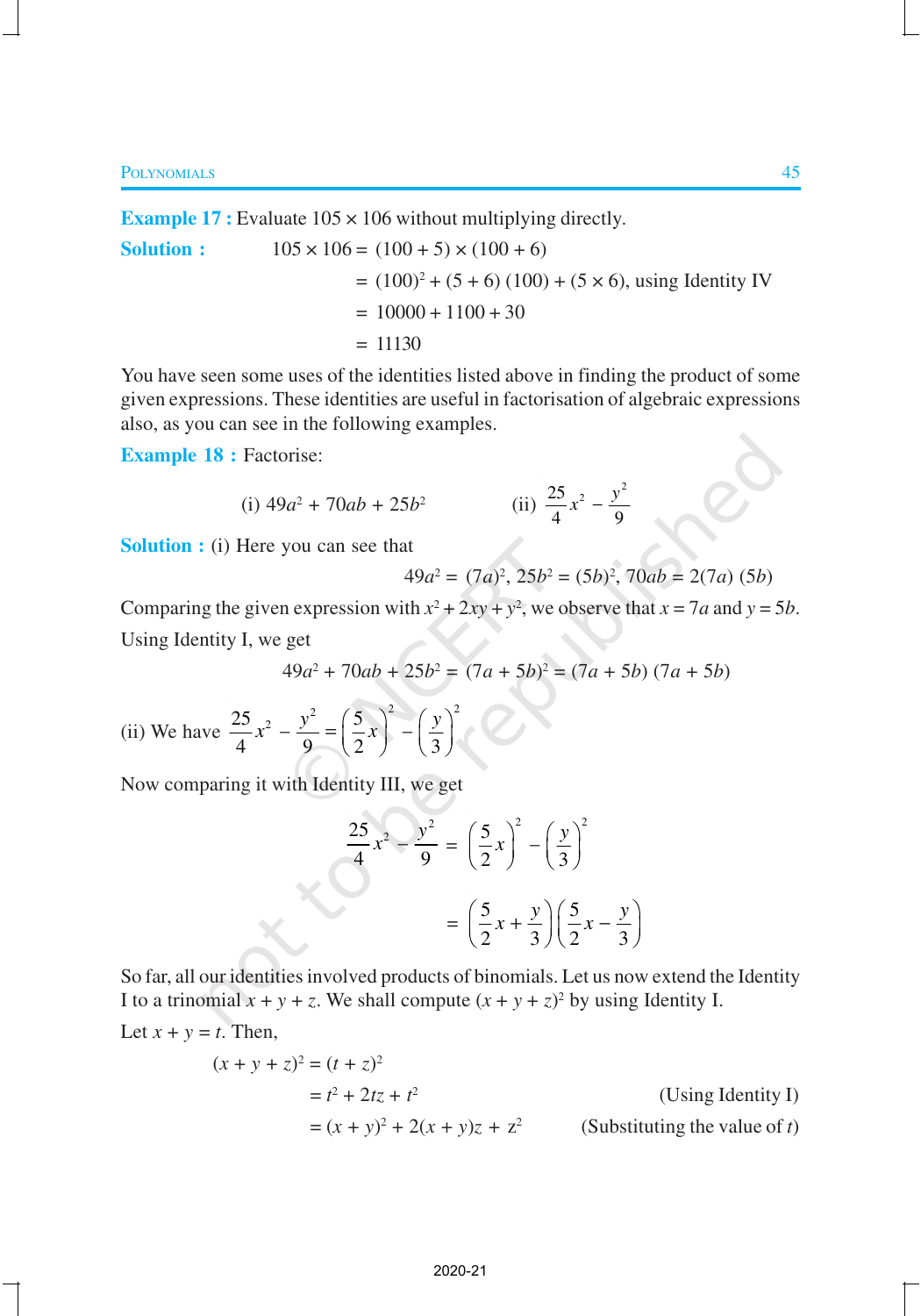$= x^2 + 2xy + y^2 + 2xz + 2yz + z^2$ (Using Identity I)  $= x^2 + y^2 + z^2$ + 2*xy* + 2*yz* + 2*zx* (Rearranging the terms)

So, we get the following identity:

**Identity**  $V : (x + y + z)^2 = x^2 + y^2 + z^2 + 2xy + 2yz + 2zx$ 

**Remark :** We call the right hand side expression **the expanded form** of the left hand side expression. Note that the expansion of  $(x + y + z)^2$  consists of three square terms and three product terms.

**Example 19 :** Write  $(3a + 4b + 5c)^2$  in expanded form.

**Solution :** Comparing the given expression with  $(x + y + z)^2$ , we find that

 $x = 3a$ ,  $y = 4b$  and  $z = 5c$ .

Therefore, using Identity V, we have

$$
(3a + 4b + 5c)^2 = (3a)^2 + (4b)^2 + (5c)^2 + 2(3a)(4b) + 2(4b)(5c) + 2(5c)(3a)
$$
  
= 
$$
9a^2 + 16b^2 + 25c^2 + 24ab + 40bc + 30ac
$$

**Example 20 :** Expand  $(4a - 2b - 3c)^2$ .

**Solution :** Using Identity V, we have

$$
(4a - 2b - 3c)^2 = [4a + (-2b) + (-3c)]^2
$$
  
=  $(4a)^2 + (-2b)^2 + (-3c)^2 + 2(4a)(-2b) + 2(-2b)(-3c) + 2(-3c)(4a)$   
=  $16a^2 + 4b^2 + 9c^2 - 16ab + 12bc - 24ac$ 

**Example 21 :** Factorise  $4x^2 + y^2 + z^2 - 4xy - 2yz + 4xz$ . **Solution :** We have  $4x^2 + y^2 + z^2 - 4xy - 2yz + 4xz = (2x)^2 + (-y)^2 + (z)^2 + 2(2x)(-y)$  $+ 2(-y)(z) + 2(2x)(z)$  $=[2x + (-y) + z]^2$  (Using Identity V)

 $=(2x - y + z)^2 = (2x - y + z)(2x - y + z)$ 

So far, we have dealt with identities involving second degree terms. Now let us extend Identity I to compute  $(x + y)^3$ . We have:

$$
(x + y)3 = (x + y) (x + y)2
$$
  
= (x + y)(x<sup>2</sup> + 2xy + y<sup>2</sup>)  
= x(x<sup>2</sup> + 2xy + y<sup>2</sup>) + y(x<sup>2</sup> + 2xy + y<sup>2</sup>)  
= x<sup>3</sup> + 2x<sup>2</sup>y + xy<sup>2</sup> + x<sup>2</sup>y + 2xy<sup>2</sup> + y<sup>3</sup>  
= x<sup>3</sup> + 3x<sup>2</sup>y + 3xy<sup>2</sup> + y<sup>3</sup>  
= x<sup>3</sup> + y<sup>3</sup> + 3xy(x + y)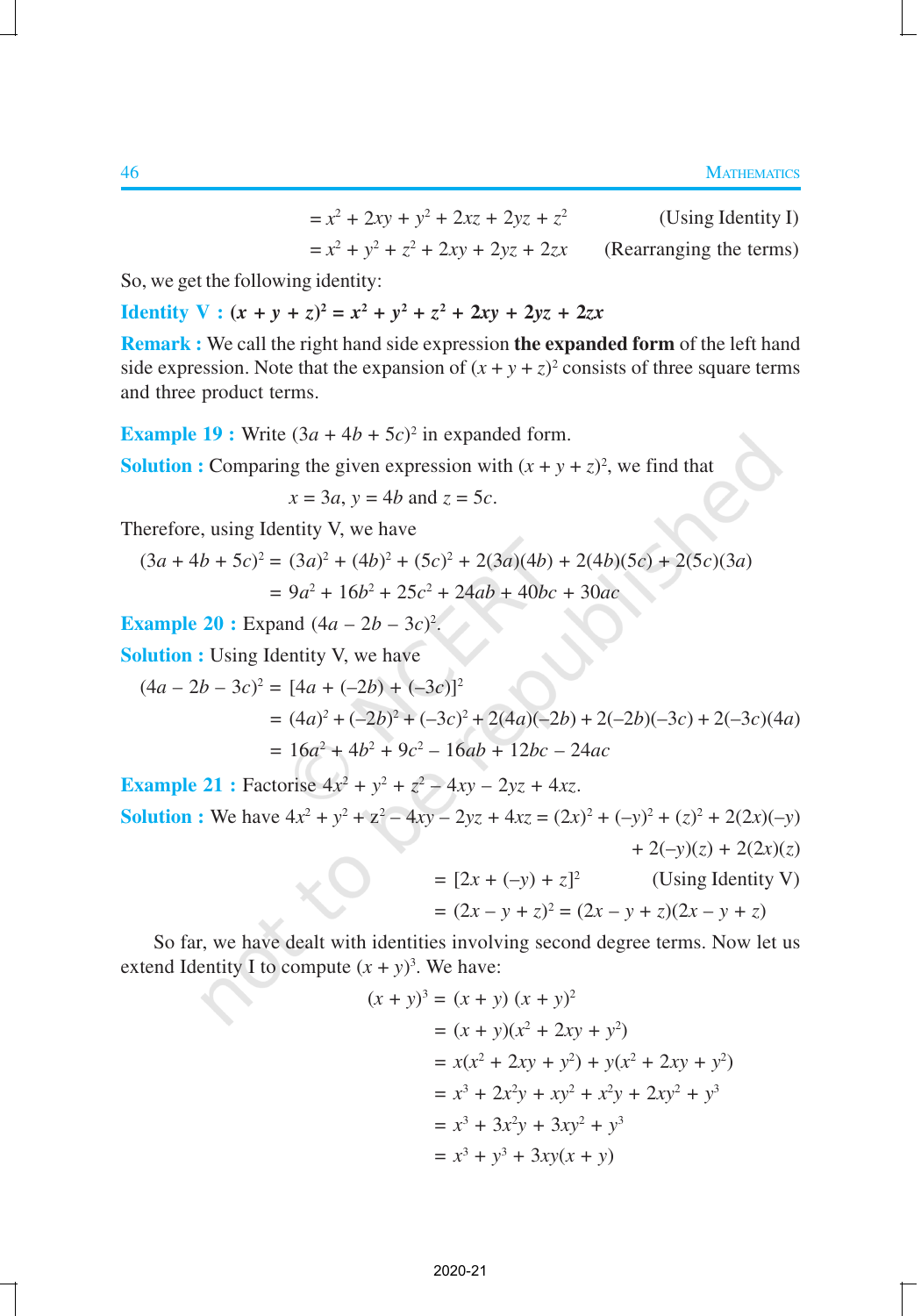So, we get the following identity:

**Identity VI :**  $(x + y)^3 = x^3 + y^3 + 3xy(x + y)$ 

Also, by replacing *y* by –*y* in the Identity VI, we get

**Identity VII :**  $(x - y)^3 = x^3 - y^3 - 3xy(x - y)$  $= x^3 - 3x^2y + 3xy^2 - y^3$ 

**Example 22 :** Write the following cubes in the expanded form:

(i) 
$$
(3a + 4b)^3
$$
 (ii)  $(5p - 3q)^3$ 

**Solution :** (i) Comparing the given expression with  $(x + y)^3$ , we find that

$$
x = 3a
$$
 and  $y = 4b$ .

So, using Identity VI, we have:

$$
(3a + 4b)3 = (3a)3 + (4b)3 + 3(3a)(4b)(3a + 4b)
$$
  
= 27a<sup>3</sup> + 64b<sup>3</sup> + 108a<sup>2</sup>b + 144ab<sup>2</sup>

(ii) Comparing the given expression with  $(x - y)^3$ , we find that

$$
x=5p, y=3q.
$$

So, using Identity VII, we have:

$$
(5p - 3q)^3 = (5p)^3 - (3q)^3 - 3(5p)(3q)(5p - 3q)
$$
  
= 125p<sup>3</sup> - 27q<sup>3</sup> - 225p<sup>2</sup>q + 135pq<sup>2</sup>

**Example 23 :** Evaluate each of the following using suitable identities:

(i)  $(104)^3$ (ii)  $(999)^3$ 

**Solution :** (i) We have

$$
(104)3 = (100 + 4)3
$$
  
= (100)<sup>3</sup> + (4)<sup>3</sup> + 3(100)(4)(100 + 4)

(Using Identity VI)

 $= 1000000 + 64 + 124800$ 

 $= 1124864$ 

(ii) We have

$$
(999)3 = (1000 - 1)3
$$
  
= (1000)<sup>3</sup> - (1)<sup>3</sup> - 3(1000)(1)(1000 - 1)  
(Using Identity VII)  
= 1000000000 - 1 - 2997000  
= 997002999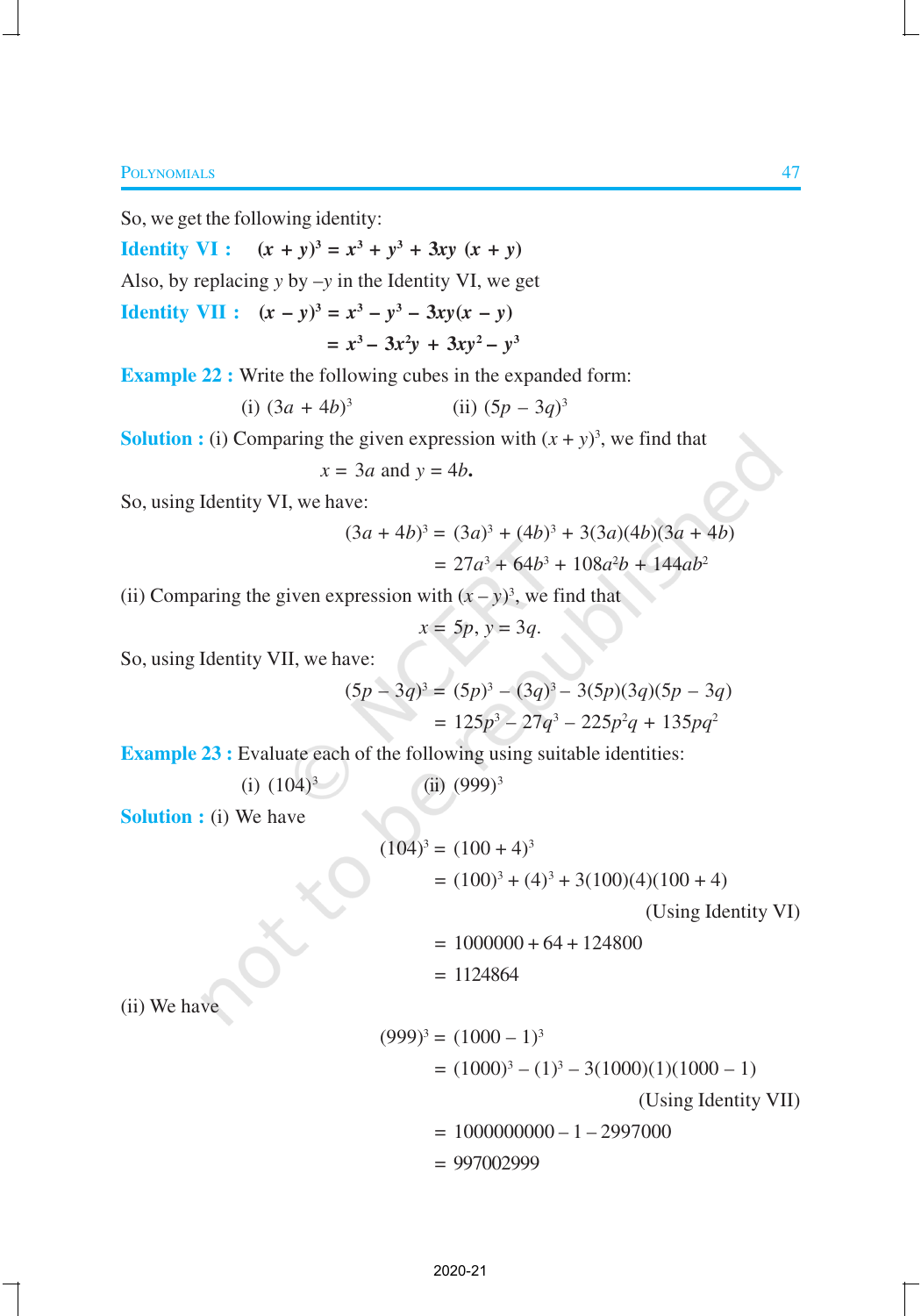**Example 24 :** Factorise  $8x^3 + 27y^3 + 36x^2y + 54xy^2$ 

**Solution :** The given expression can be written as

$$
(2x)3 + (3y)3 + 3(4x2)(3y) + 3(2x)(9y2)
$$
  
= (2x)<sup>3</sup> + (3y)<sup>3</sup> + 3(2x)<sup>2</sup>(3y) + 3(2x)(3y)<sup>2</sup>  
= (2x + 3y)<sup>3</sup> (Using Identity VI)  
= (2x + 3y)(2x + 3y)(2x + 3y)

Now consider  $(x + y + z)(x^2 + y^2 + z^2 - xy - yz - zx)$ 

On expanding, we get the product as

$$
x(x^{2} + y^{2} + z^{2} - xy - yz - zx) + y(x^{2} + y^{2} + z^{2} - xy - yz - zx)
$$
  
+ 
$$
z(x^{2} + y^{2} + z^{2} - xy - yz - zx) = x^{3} + xy^{2} + xz^{2} - x^{2}y - xyz - zx^{2} + x^{2}y
$$
  
+ 
$$
y^{3} + yz^{2} - xy^{2} - y^{2}z - xyz + x^{2}z + y^{2}z + z^{3} - xyz - yz^{2} - xz^{2}
$$
  
= 
$$
x^{3} + y^{3} + z^{3} - 3xyz
$$
 (On simplification)

So, we obtain the following identity:

**Identity VIII** :  $x^3 + y^3 + z^3 - 3xyz = (x + y + z)(x^2 + y^2 + z^2 - xy - yz - zx)$ **Example 25 :** Factorise :  $8x^3 + y^3 + 27z^3 - 18xyz$ 

**Solution :** Here, we have

$$
8x3 + y3 + 27z3 - 18xyz
$$
  
= (2x)<sup>3</sup> + y<sup>3</sup> + (3z)<sup>3</sup> - 3(2x)(y)(3z)  
= (2x + y + 3z)[(2x)<sup>2</sup> + y<sup>2</sup> + (3z)<sup>2</sup> - (2x)(y) - (y)(3z) - (2x)(3z)]  
= (2x + y + 3z) (4x<sup>2</sup> + y<sup>2</sup> + 9z<sup>2</sup> - 2xy - 3yz - 6xz)

# **EXERCISE 2.5**

- **1.** Use suitable identities to find the following products:
	- (i)  $(x+4)(x+10)$  (ii)  $(x+8)(x-10)$  (iii)  $(3x+4)(3x-5)$ (iv)  $(y^2 + \frac{3}{2})$  $\frac{3}{2}$ )  $(y^2 - \frac{3}{2})$ 2 (v)  $(3-2x)(3+2x)$
- **2.** Evaluate the following products without multiplying directly:
	- (i)  $103 \times 107$  (ii)  $95 \times 96$  (iii)  $104 \times 96$
- **3.** Factorise the following using appropriate identities:

(i) 
$$
9x^2 + 6xy + y^2
$$
  
(ii)  $4y^2 - 4y + 1$   
(iii)  $x^2 - \frac{y^2}{100}$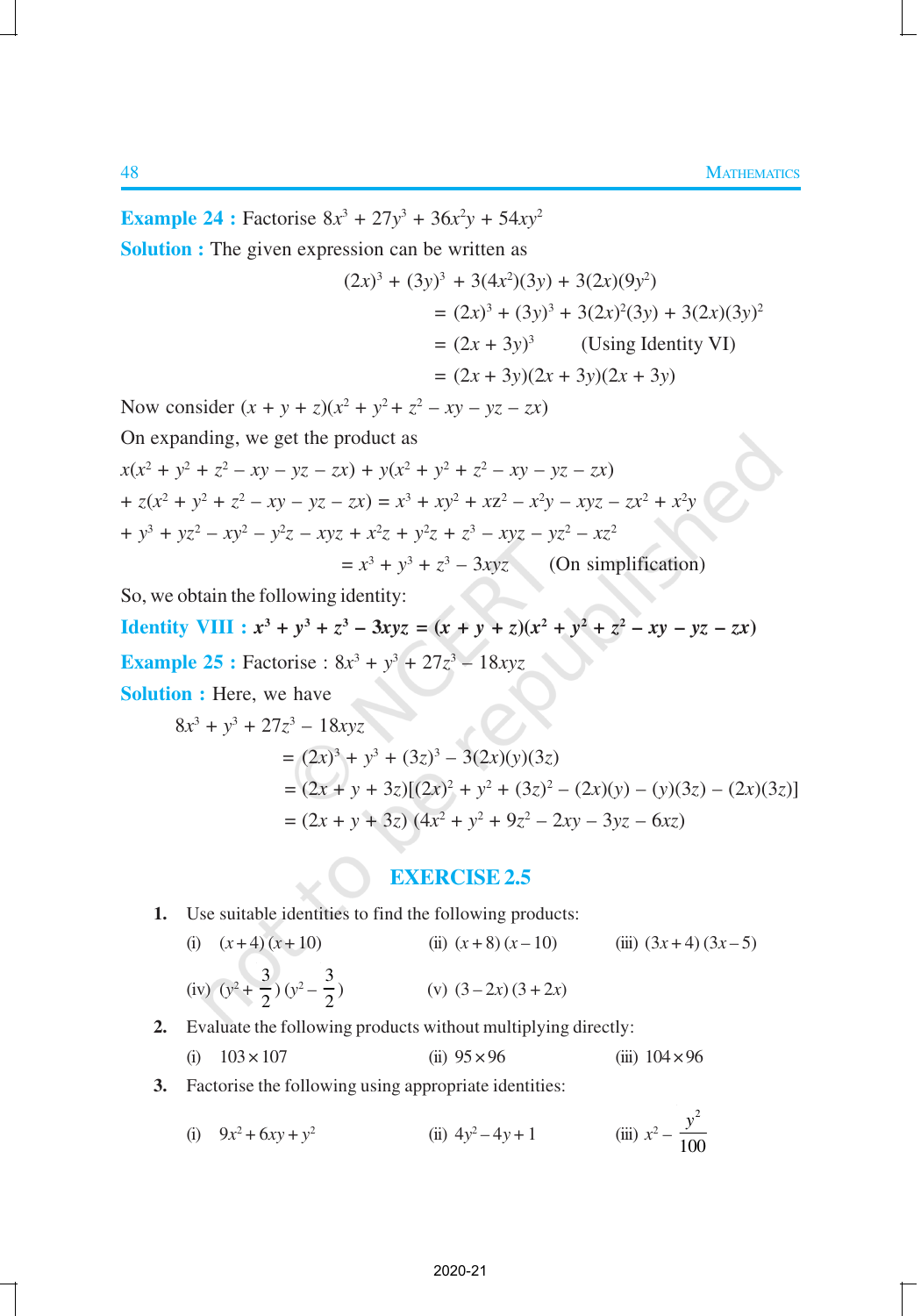4. Expand each of the following, using suitable identities:  
\n(i) 
$$
(x+2y+4z)^2
$$
 (ii)  $(2x-y+z)^2$  (iii)  $(-2x+3y+2z)^2$   
\n(iv)  $(3a-7b-c)^2$  (v)  $(-2x+5y-3z)^2$  (vi)  $\left[\frac{1}{4}a-\frac{1}{2}b+1\right]^2$   
\n5. Factorise:  
\n(i)  $4x^2+9y^2+16z^2+12xy-24yz-16xz$   
\n(ii)  $2x^2+y^2+8z^2-2\sqrt{2}xy+4\sqrt{2}yz-8xz$   
\n6. Write the following cubes in expanded form:  
\n(i)  $(2x+1)^3$  (ii)  $(2a-3b)^3$  (iii)  $\left[\frac{3}{2}x+1\right]^3$  (iv)  $\left[x-\frac{2}{3}y\right]^3$   
\n7. Evaluate the following using suitable identities:  
\n(i)  $(99)^3$  (ii)  $(102)^3$  (iii)  $(998)^3$   
\n8. Factorise each of the following:  
\n(i)  $8a^3+b^3+12a^2b+6ab^2$  (ii)  $8a^3-b^3-12a^2b+6ab^2$   
\n(ii)  $27-125a^3-135a+225a^2$  (iv)  $64a^3-27b^3-144a^2b+108ab^2$   
\n(v)  $27p^3-\frac{1}{216}-\frac{9}{2}p^2+\frac{1}{4}p$   
\n9. Verify: (i)  $x^3+y^3=(x+y)(x^2-xy+y^2)$  (ii)  $x^3-y^3=(x-y)(x^2+xy+y^2)$   
\n10. Factorise each of the following:  
\n(i)  $27y^3+125z^3$  (ii)  $64m^3-343n^3$   
\n[Hint: See Question 9.]  
\n11. Factorise:  $27x^3+y^3+z^3-3xyz=\frac{1}{2}(x+y+z)=[(x-y)^2+(y-z)^2+(z-x)^2]$   
\n13. If  $x+y+z=0$ , show that  $x^3+y^3$ 

(i) (ii)